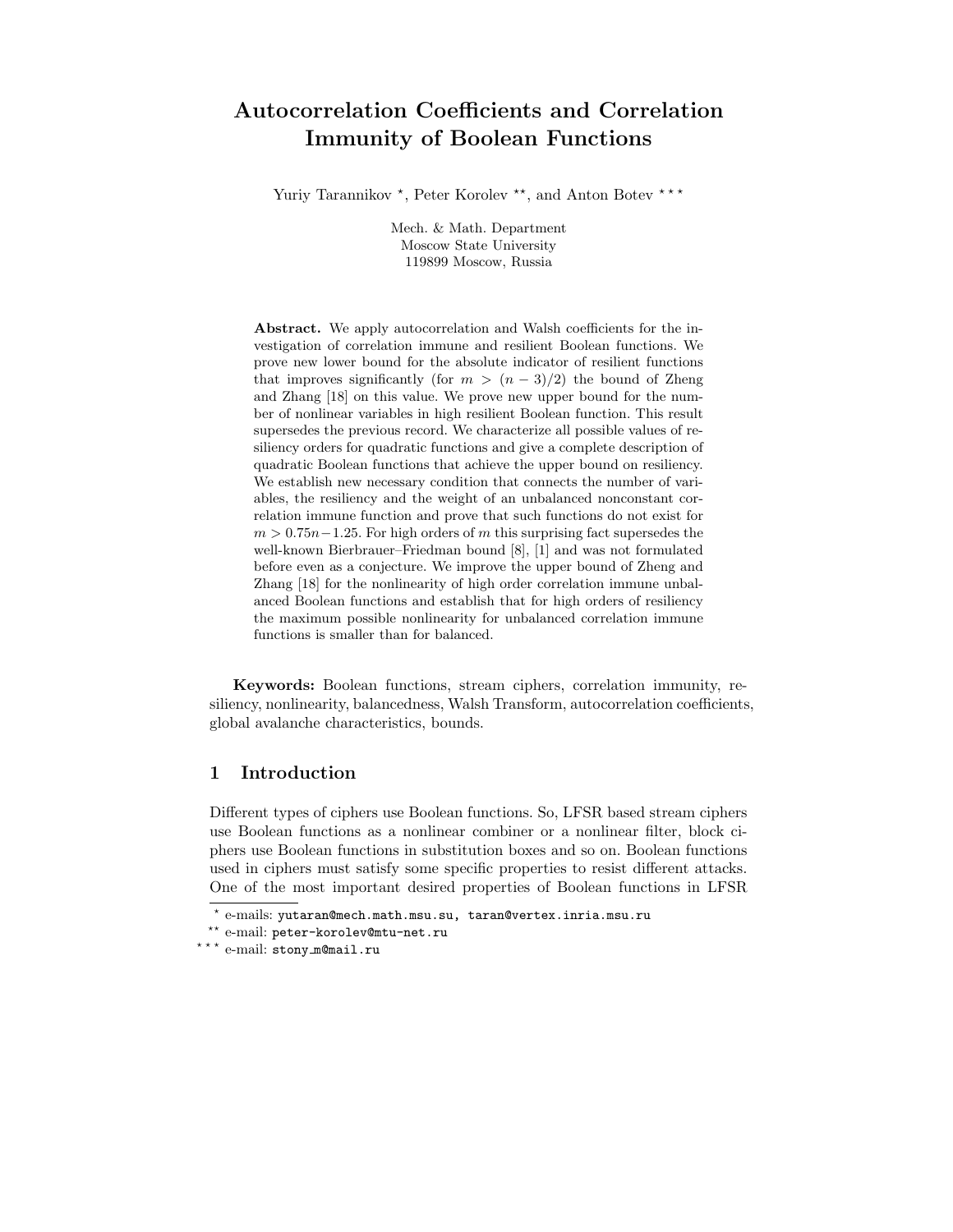based stream ciphers is correlation immunity introduced by Siegenthaler [13]. Another important properties are nonlinearity, algebraic degree and so on. For Boolean functions used in block ciphers the most important properties are nonlinearity and differential (or autocorrelation) characteristics (propagation degree, avalanche criterion, the absolute indicator and so on) based on the autocorrelation coefficients of Boolean functions. Note that in recent research differential characteristics are considered as important for stream ciphers too.

Correlation immunity (or resiliency) is the property important in cryptography not only in stream ciphers. This is an important property if we want that the knowledge of some specified number of input bits does not give a (statistical) information about the output bit. In this respect such functions are considered in [6], [3] and other works.

Many works (see for example [5]) demonstrate that correlation immunity and autocorrelation characteristics are in strong contradiction. Some of results in our paper confirm it. Nevertheless, it appears that autocorrelation coefficients of a Boolean function is a power tool for the investigation of correlation immunity and other properties even without a direct relation to differential characteristics. The results of our paper demonstrate it.

In Section 2 we give preliminary concepts and notions. In Section 3 we prove new lower bound  $\Delta_f \geq \left(\frac{2m-n+3}{n+1}\right)2^n$  for the absolute indicator of resilient functions that improves significantly (for  $m > (n-3)/2$ ) the bound of Zheng and Zhang [18] on this value. In Section 4 we prove that the number of nonlinear variables in *n*-variable  $(n-k)$ -resilient Boolean function does not exceed  $(k-1)2^{k-2}$ . This result supersedes the previous record  $n \leq (k-1)4^{k-2}$  of Tarannikov and Kirienko [16]. As a consequence we give the sufficient condition on  $m$  and  $n$  that the absolute indicator of  $n$ -variable  $m$ -resilient function is equal to the maximum possible value  $2<sup>n</sup>$ . In Section 5 we characterize all possible values of resiliency orders for quadratic functions, i. e. functions with algebraic degree 2 in each variable. In Section  $6$  we give a complete description of quadratic *n*-variable m-resilient Boolean functions that achieve the bound  $m \leq \frac{n}{2} - 1$ . In Section 7 we establish new necessary condition that connects  $m, n$  and the weight of an n-variable unbalanced nonconstant mth order correlation immune function and prove that such functions do not exist for  $m > 0.75n-1.25$ . For high orders of m this surprising fact supersedes the well-known Bierbrauer–Friedman bound [8], [1] and was not formulated before even as a conjecture. In Section 8 we prove that for  $m \geq \frac{1}{2}n + \frac{1}{2}\log_2 n + \frac{1}{2}\log_2 \left(\frac{\pi}{2}e^{8/9}\right) - 1$ ,  $n \geq 12$ , the nonlinearity of an unbalanced mth order correlation immune function of  $n$  variables does not exceed  $2^{n-1} - 2^{m+1}$ , and for  $m \ge \frac{1}{2}n + \frac{3}{2}\log_2 n + \log_2(\frac{1}{4}, \frac{1}{n}) + \frac{1}{2}\log_2(\frac{\pi}{2}e^{8/9}) - 2$ ,  $n \geq 24$ , this nonlinearity does not exceed  $2^{n-1} - 2^{m+2}$ . These facts improve significantly correspondent results of Zheng and Zhang [18] and demonstrate that for higher orders of resiliency the maximum possible nonlinearity for balanced functions is greater than for unbalanced.

Along all paper we apply actively autocorrelation and Walsh coefficients for the investigation of correlation immune and resilient Boolean functions. Our new results demonstrate the power of this approach.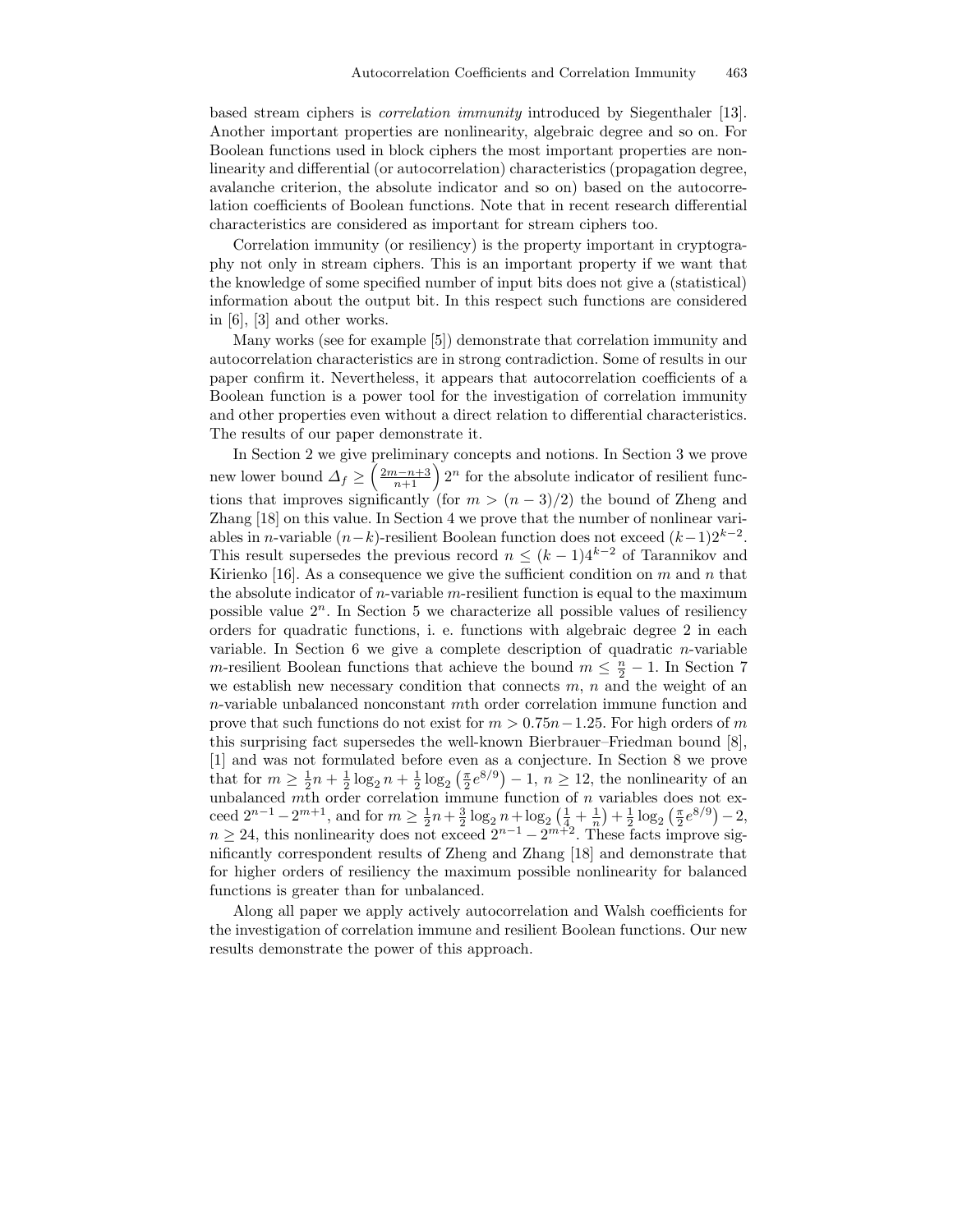### 2 Preliminary concepts and notions

We consider  $F_2^{\,n}$ , the vector space of *n*-tuples of elements from  $F_2$ . An *n*-variable Boolean function is a map from  $F_2$ <sup>n</sup> into  $F_2$ . The *weight* of a vector x is the number of ones in x and is denoted by  $|x|$ . We say that the vector x precedes to the vector y and denote it as  $x \preceq y$  if  $x_i \leq y_i$  for each  $i = 1, 2, ..., n$ . The scalar product of vectors x and u is defined as  $\langle x, u \rangle = \sum_{n=1}^{\infty}$  $\sum_{i=1} x_i u_i.$ 

The weight  $wt(f)$  of a function f on  $F_2^{\ n}$  is the number of vectors x on  $F_2^{\ n}$ such that  $f(x) = 1$ . A function f is said to be *balanced* if  $wt(f) = wt(f \oplus 1)$  $2^{n-1}$ . A subfunction of the Boolean function f is a function f' obtained by substituting some constants for some variables in  $f$ .

It is well known that a function  $f$  on  $F_2^{\{n\}}$  can be uniquely represented by a polynomial on  $F_2$  whose degree in each variable in each term is at most 1. Namely,

$$
f(x_1,...,x_n) = \bigoplus_{(a_1,...,a_n) \in F_2^n} g(a_1,...,a_n) x_1^{a_1} ... x_n^{a_n}
$$

where g is also a function on  $F_2^{\,n}$ . This polynomial representation of f is called the *algebraic normal form* (briefly, ANF) of the function and each  $x_1^{a_1} \dots x_n^{a_n}$ is called a term in ANF of f. The algebraic degree of f, denoted by  $deg(f)$ , is defined as the number of variables in the longest term of  $f$ . The *algebraic* degree of variable  $x_i$  in f, denoted by  $\deg(f, x_i)$ , is the number of variables in the longest term of f that contains  $x_i$ . If  $\deg(f, x_i) = 1$ , we say that f depends on  $x_i$  linearly. If  $\deg(f, x_i) \neq 1$ , we say that f depends on  $x_i$  nonlinearly. A term of length 1 is called a *linear* term. If  $\deg(f) \leq 1$  then f is called an *affine* function. If f is an affine function and  $f(0) = 0$  then f is called a *linear* function.

**Definition 1.** We say that the Boolean function  $f$  is quadratic if an algebraic degree of each variable in f is 2, i. e. if  $\deg(f, x_i) = 2$  for each  $i = 1, 2, \ldots, n$ .

The Hamming distance  $d(x_1, x_2)$  between two vectors  $x_1$  and  $x_2$  is the number of components where vectors  $x_1$  and  $x_2$  differ. For two Boolean functions  $f_1$  and  $f_2$  on  $F_2^n$ , we define the distance between  $f_1$  and  $f_2$  by  $d(f_1, f_2) = #\{x \in$  $F_2^{\{n\}}[f_1(x) \neq f_2(x)\}$ . It is easy to see that  $d(f_1, f_2) = wt(f_1 \oplus f_2)$ . The minimum distance between  $f$  and the set of all affine functions is called the *nonlinearity* of f and denoted by  $nl(f)$ .

Definition 2. The Walsh Transform of a Boolean function f is an integervalued function over  $F_2^{\ n}$  that can be defined as

$$
W_f(u) = \sum_{x \in F_2^n} (-1)^{f(x) + \langle u, x \rangle}.
$$

Walsh coefficients satisfy *Parseval's equation*  $\Sigma$  $\sum_{u \in F_2^n} W_f^2(u) = 2^{2n}.$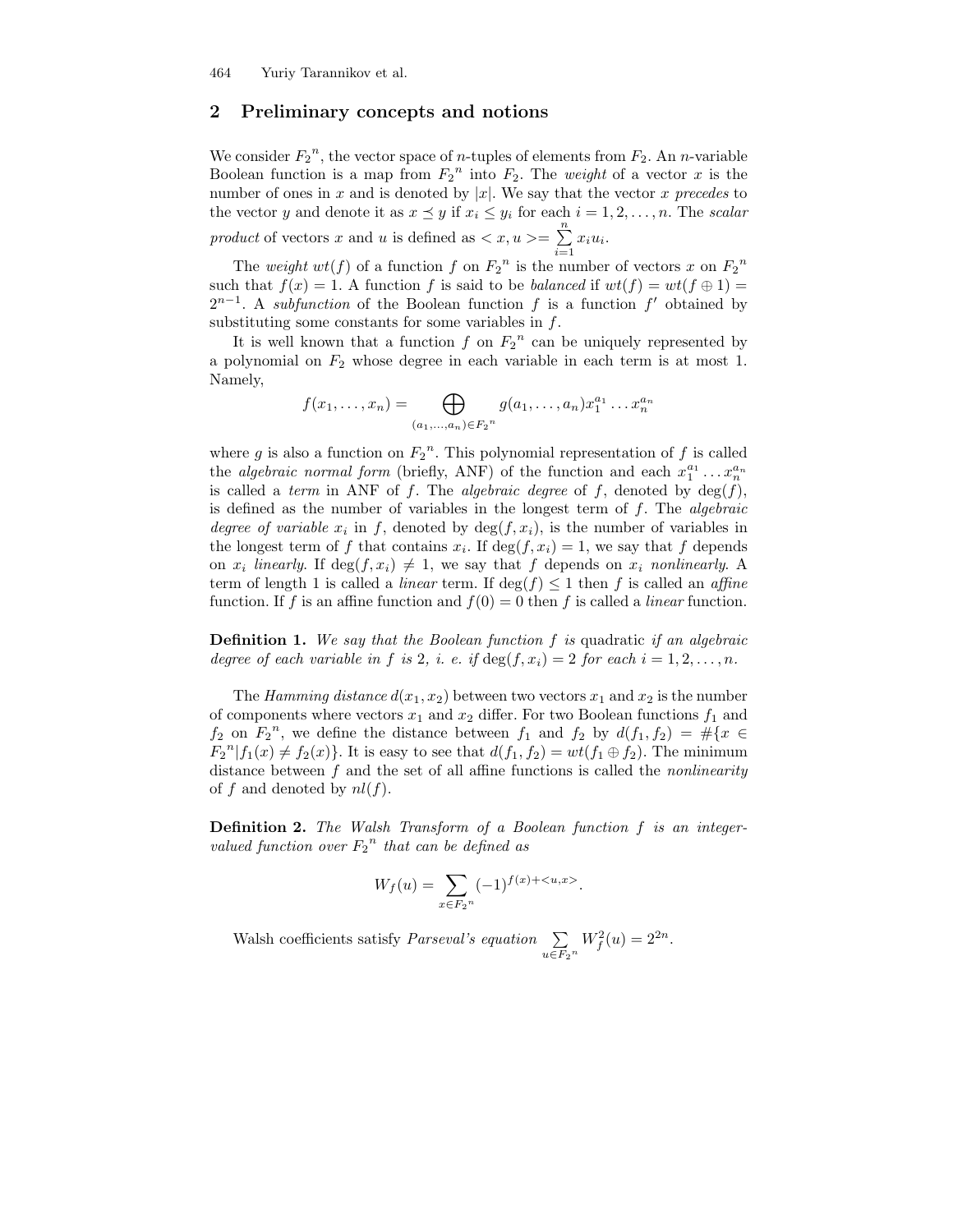**Lemma 1.** Let f be an arbitrary Boolean function on  $F_2^n$ . Then

$$
wt(f) = 2^{n-1} - \frac{1}{2}W_f(0).
$$

It is well known that  $nl(f) = 2^{n-1} - \frac{1}{2} \max_{u \in F_2^n} |W_f(u)|$ .

A Boolean function f on  $F_2^{\{n\}}$  is said to be *correlation immune of order m*, with  $1 \leq m \leq n$ , if the output of f and any m input variables are statistically independent. This concept was introduced by Siegenthaler [13]. In equivalent non-probabilistic formulation the Boolean function  $f$  is called correlation immune of order m if  $wt(f') = wt(f)/2^m$  for any its subfunction  $f'$  of  $n - m$ variables. A balanced mth order correlation immune function is called an m*resilient* function. In other words the Boolean function  $f$  is called m-resilient if  $wt(f') = 2^{n-m-1}$  for any its subfunction f' of  $n - m$  variables. In [9] a characterization of correlation immune functions by means of Walsh coefficients is given:

**Theorem 1.** [9] A Boolean function f on  $F_2^{\{n\}}$  is correlation-immune of order m if and only if  $W_f(u) = 0$  for all vectors  $u \in F_2^{\{n\}}$  such that  $1 \le |u| \le m$ .

**Theorem 2.** [12] If f is an mth order correlation immune function on  $F_2^{\{n\}}$ ,  $m \leq n-1$ , then  $W_f(u) \equiv 0 \pmod{2^{m+1}}$ . Moreover, if f is m-resilient,  $m \leq$  $n-2$ , then  $W_f(u) \equiv 0 \pmod{2^{m+2}}$ .

**Definition 3.** Let f be a Boolean function on  $F_2^n$ . For each  $u \in F_2^n$  the autocorrelation coefficient of the function f at the vector u is defined as

$$
\Delta_f(u) = \sum_{x \in F_2^n} (-1)^{f(x) + f(x+u)}.
$$

Zhang and Zheng [17] proposed the idea of Global Avalanche Characteristics (GAC). One of important indicators of GAC is the absolute indicator.

**Definition 4.** Let f be a Boolean function on  $F_2^n$ . The absolute indicator of f is defined as

$$
\Delta_f = \max_{x \in F_2^n \setminus \{0\}} |\Delta_f(x)|.
$$

## 3 New lower bound for the absolute indicator of resilient functions

In this section we prove new lower bound for the absolute indicator of resilient functions. At first, we establish an important technical formula. Note that this formula can be deduced from the relation  $W_f^2(x) = \sum$  $\sum_{u \in F_2^n} (-1)^{< x, u>} \Delta_f(u)$  given in [5] and [4] but we prefer to give a direct proof in the Appendix A.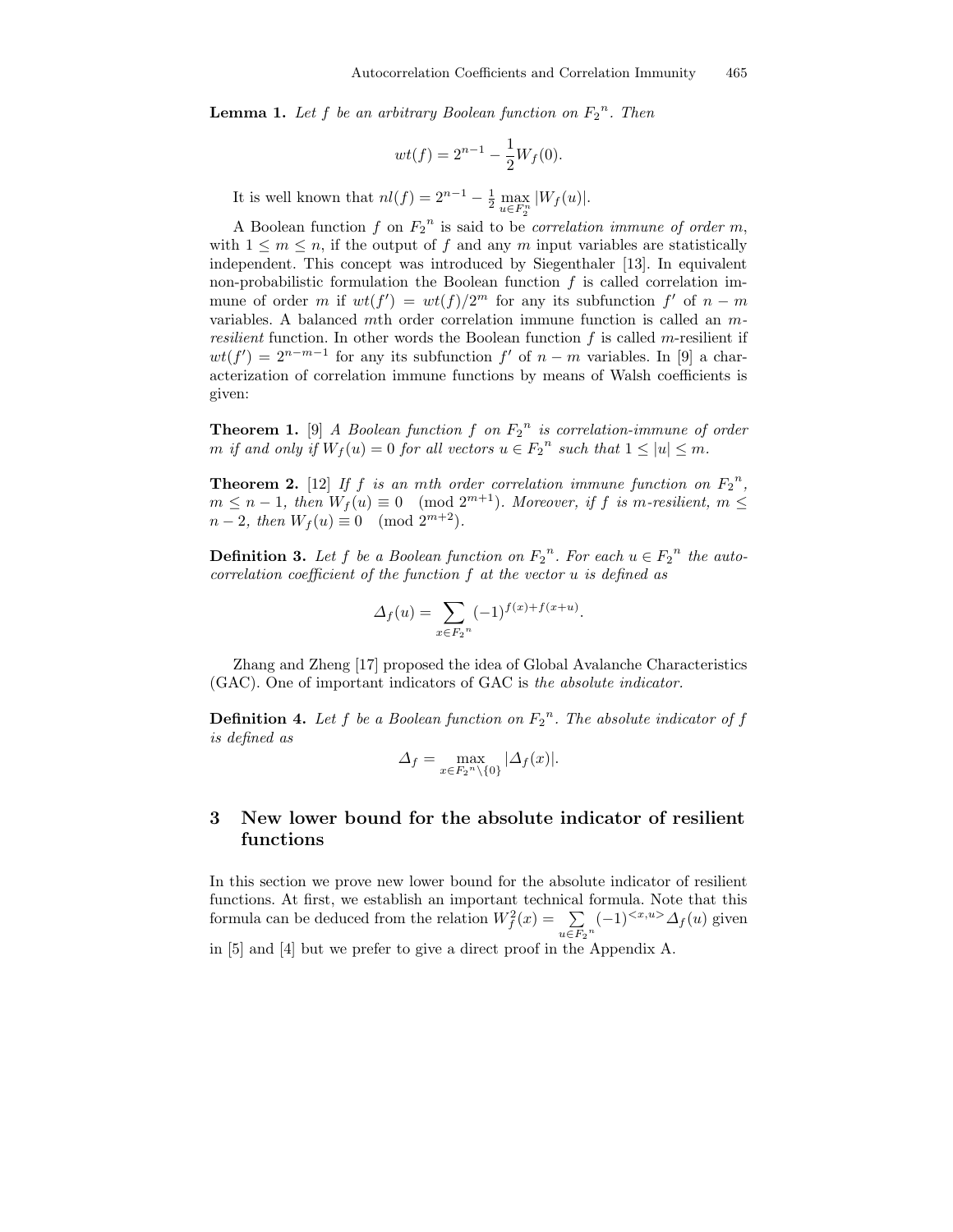466 Yuriy Tarannikov et al.

### Theorem 3.

$$
\Delta_f(u) = -2^n + 2^{1-n} \sum_{\substack{x \in F_2^n \\ \langle x, u \rangle \equiv 0 \pmod{2}}} W_f^2(x).
$$

We denote by  $e_i$  the vector of the length n that has an one in ith component and zeroes in all other components.

**Lemma 2.** Let f be an m-resilient Boolean function on  $F_2^{\{n\}}$ . Then

$$
\Delta_f \ge \left(\frac{2m-n+2}{n}\right)2^n.
$$

*Proof.* We form the matrix  $B$  with  $n$  column writing in rows of  $B$  each binary vector  $u \in F_2^{\{n\}}$  exactly  $W_f^2(u)$  times. By Parseval's equality the matrix B contains exactly  $2^{2n}$  rows. By Xiao Guo-Zhen–Massey spectral characterization [9] each row of the matrix B contains at most  $n - m - 1$  zeroes. It follows that the total number of zeroes in B is at most  $(n-m-1)2^{2n}$ . Therefore, there exists some *i*th column in B that contains at most  $\frac{(n-m-1)2^{2n}}{n}$  zeroes. By construction it follows that  $\sum$  $\begin{array}{c}\n x \in \overline{F_2}^n \\
x_i = 0\n\end{array}$  $W_f^2(x) \le \frac{(n-m-1)2^{2n}}{n}$  $\frac{-1}{n}$ . Then by Theorem 3 we have

$$
\Delta_f(e_i) = -2^n + 2^{1-n} \sum_{\substack{x \in F_2^n \\ x_i = 0}} W_f^2(x) \le -2^n + \frac{(n-m-1)}{n} 2^{n+1} \le \frac{(n-2m-2)}{n} 2^n.
$$

It follows that  $\Delta_f \geq \left(\frac{2m-n+2}{n}\right)2^n$ .

In the next theorem we improve the lower bound of Lemma 2.

**Theorem 4.** Let f be an m-resilient Boolean function on  $F_2^n$ . Then  $\Delta_f \geq$  $\left(\frac{2m-n+3}{n+1}\right)2^n$ .

*Proof.* Suppose that in the proof of Lemma 2 the matrix  $B$  contains exactly  $h2^{2n}$  rows with less than  $n - m - 1$  zeroes. Then repeating the arguments from the proof of Lemma 2 we have

$$
\Delta_f \ge \left(\frac{2m-n+2+2h}{n}\right)2^n.\tag{1}
$$

At the same time it is not hard to see that

$$
\Delta_f(1 \dots 1) = -2^n + 2^{1-n} \sum_{\substack{x \in F_2^n \\ |x| \equiv 0 \pmod{2}}} W_f^2(x)
$$

and

$$
\Delta_f \ge |\Delta_f(1 \dots 1)| \ge (1 - 2h)2^n. \tag{2}
$$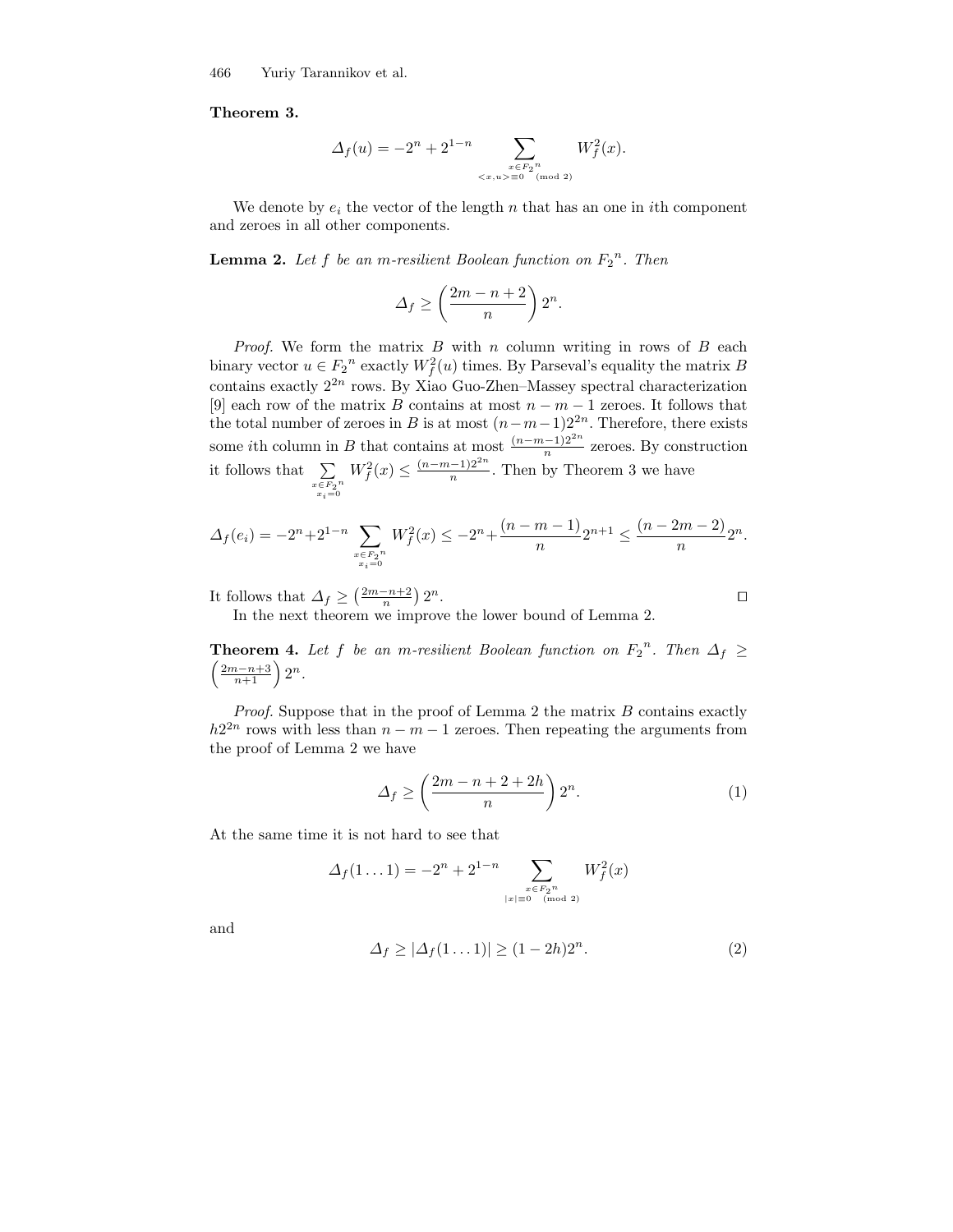The right part in  $(1)$  is increasing on h whereas the right part in  $(2)$  is decreasing on h. The right parts in (1) and (2) are equal when  $h = \frac{n-m-1}{n+1}$ . Therefore,  $\Delta_f \geq \left(\frac{2m-n+3}{n+1}\right)2$  $n$ .

In [19] Zheng and Zhang proved that for balanced mth order correlation immune function f on  $F_2$ <sup>n</sup> the bound  $\Delta_f \geq \frac{2^n}{2^{n-m}}$  $\frac{2^n}{2^{n-m}-1}$  holds. It follows that  $\Delta_f \ge$  $2^m + 2$ . Our Theorem 4 improves significantly this result for  $m > (n-3)/2$ .

## 4 Upper bound for the number of nonlinear variables in high order resilient functions

In this section we prove the new upper bound for the number of nonlinear variables in high order resilient functions.

The next lemma is well-known.

**Lemma 3.** [11] Let f be a Boolean function on  $F_2^{\{n\}}$ ,  $\deg(f) \geq 1$ . Then  $2^{n-\deg(f)} \le wt(f) \le 2^n - 2^{n-\deg(f)}.$ 

The next lemma is obvious.

**Lemma 4.** Let f be a Boolean function on  $F_2^{\{n\}}$ ,  $deg(f) \geq 1$ . Then  $deg(f(x) \oplus$  $f(x + e_i) \leq \deg(f(x)) - 1.$ 

**Lemma 5.** Let f be a Boolean function on  $F_2^{\{n\}}$ ,  $\deg(f, x_i) \geq 2$ . Then

$$
\sum_{\substack{u \in F_2^n \\ u_i = 0}} W_f^2(u) \ge 2^{2n - \deg(f) + 1}.
$$

Proof. By Theorem 3 using Lemmas 3 and 4 we have

$$
-2^{n} + 2^{1-n} \sum_{\substack{u \in F_2^n \\ u_i = 0}} W_f^2(u) = \Delta_f(e_i) = \sum_{x \in F_2^n} (-1)^{f(x) + f(x + e_i)} =
$$

 $2^{n} - 2wt(f(x) \oplus f(x + e_i)) \geq 2^{n} - 2\left(2^{n} - 2^{n - (\deg(f) - 1)}\right) = -2^{n} + 2^{n - \deg(f) + 2}.$ 

It follows that  $\Sigma$  $\begin{array}{c} u \!\in\! F_2^{\phantom i} \!n \\ u_i \!=\! 0 \end{array}$  $W_f^2(u) \ge 2^{2n-\deg(f)+1}$ . The contract of the contract of the contract of the contract of the contract of the contract of the contract of the contract of the contract of the contract of the contract of the contract of the contract of the contract

**Theorem 5.** Let f be an  $(m = n-k)$ -resilient Boolean function on  $F_2^n$ ,  $k \geq 2$ , and  $deg(f, x_i) \ge 2$  for each  $i = 1, ..., n$ . Then  $n \le (k-1)2^{\deg(f)-1}$ .

*Proof.* We form the matrix  $B$  with  $n$  column writing in rows of  $B$  each binary vector  $u \in F_2^{\{n\}}$  exactly  $W_f^2(u)$  times. By Parseval's equality the matrix B contains exactly  $2^{2n}$  rows. By Xiao Guo-Zhen–Massey spectral characterization [9] each row of the matrix B contains at most  $k-1$  zeroes. It follows that the total number of zeroes in B is at most  $(k-1)2^{2n}$ . By Lemma 5 each column of B contains at least  $2^{2n-\deg(f)+1}$  zeroes. Therefore  $n \leq \frac{(k-1)2^{2n}}{2^{2n-\deg(f)}+1}$  $\frac{(\kappa-1)2}{2^{2n-\deg(f)+1}} = (k-1)$  $1)2^{\deg(f)-1}$ . . Turkiya ta 1980 na matsayin kata ta 1980 na matsayin kata ta 1980 na matsayin kata ta 1980 na matsayin kata <br>Ta 1980 na matsayin kata ta 1980 na matsayin kata ta 1980 na matsayin kata ta 1980 na matsayin kata ta 1980 na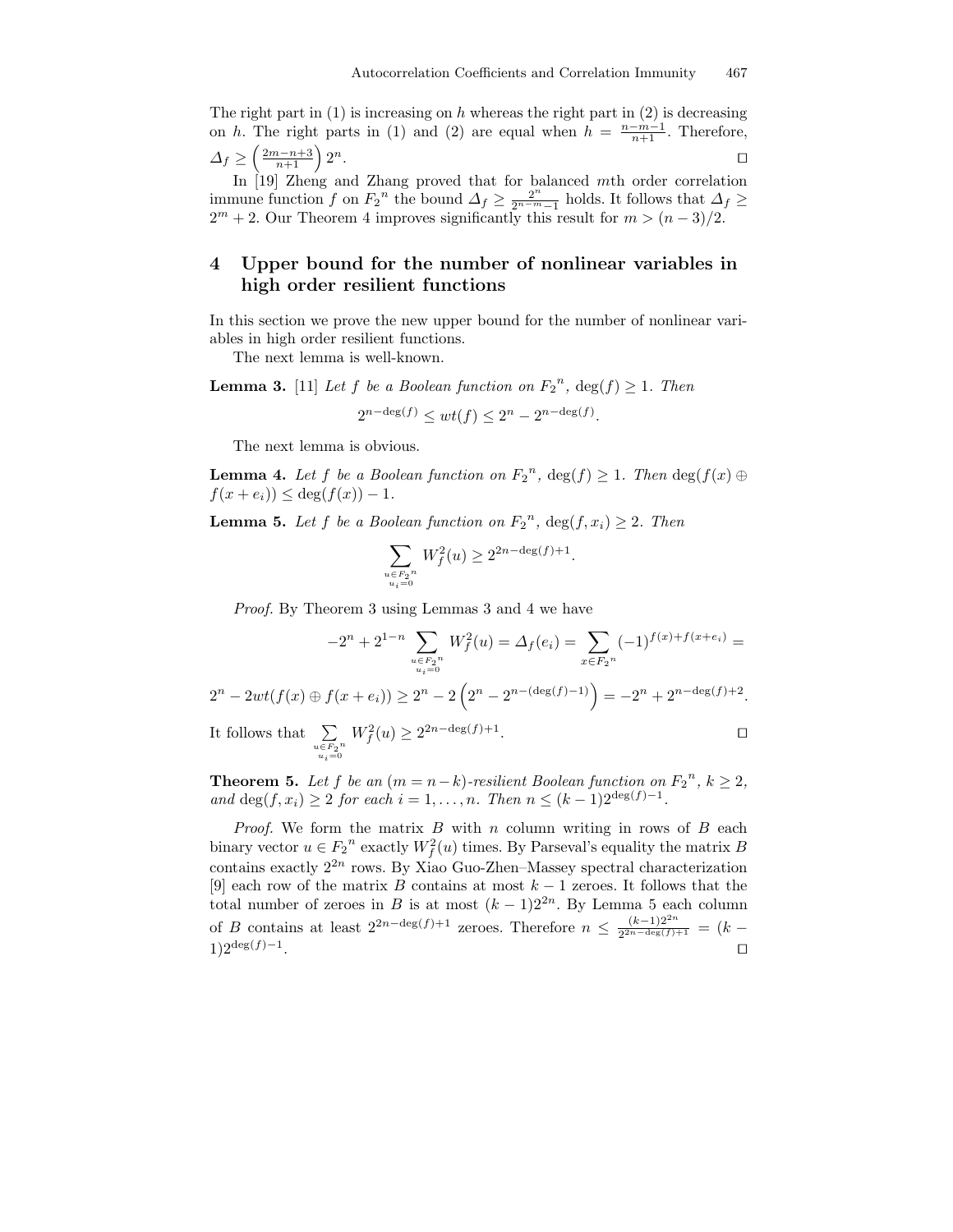**Theorem 6.** Let f be an  $(m = n-k)$ -resilient Boolean function on  $F_2^n$ ,  $k \geq 2$ , and deg(*f*, *x<sub>i</sub>*) ≥ 2 *for each*  $i = 1, ..., n$ . *Then*  $n ≤ (k - 1)2^{k-2}$ .

*Proof.* By Siegenthaler's Inequality [13] we have  $\deg(f) \leq k - 1$ . This fact together with Theorem 5 follow the result.

In [16] it is proved that  $n \leq (k-1)4^{k-2}$ . Our Theorem 6 improves significantly this result. Note that there exists  $(n-k)$ -resilient function on  $F_2^{\,n}$ ,  $n = 3 \cdot 2^{k-2} - 2$ , that depends nonlinearly on all its  $n$  variables (see constructions in [14]).

**Corollary 1.** Let f be an m-resilient Boolean function on  $F_2^{\{n\}}$ . If  $n \geq (n-m-1)$ 1)2<sup>n-m−2</sup> then  $\Delta_f = 2^n$ .

*Proof.* If  $n > (n - m - 1)2^{n-m-2}$  then by Theorem 6 the function f depends on some variable linearly, hence,  $\Delta_f = 2^n$ . If  $n = (n - m - 1)2^{n-m-2}$  and f depends on all its variables nonlinearly then according to the proofs of Theorems 5 and 6 we have that each row of the matrix B contains exactly  $n-m-1$  zeroes.<br>But in this case  $|\Delta_f(1...1)| = 2^n$ , so,  $\Delta_f = 2^n$ . But in this case  $|\Delta f(1...1)| = 2^n$ , so,  $\Delta f = 2$  $n$ .

### 5 Resiliency orders of quadratic functions

In the next two sections we apply the autocorrelation coefficients for the analysis of quadratic Boolean functions, i. e. functions with algebraic degree 2 in each variable.

**Lemma 6.** For any Boolean function g on  $F_2^{n-1}$  the function  $f(x_1, x_2, x_3, x_4)$  $\dots, x_n) = g(x_1 \oplus x_2, x_3, \dots, x_n) \oplus x_1$  is balanced.

*Proof.* We combine all vector from  $F_2^{\ n}$  into pairs  $(y', y'')$  such that y' and y'' differ only in first and second components and coincide in all other components. Then  $f(y') = f(y'') \oplus 1$  and  $wt(f) = \sum_{y}$  $(y', y'')$  $(f(y') + f(y'')) = 2^{n-1}$ . The state  $\Box$ 

**Lemma 7.** For each function  $g(y_1, \ldots, y_n)$  on  $F_2^{\{n\}}$  the function  $f(x_1, \ldots, x_{2n}) =$  $g(x_1 \oplus x_{n+1}, x_2 \oplus x_{n+2}, \ldots, x_n \oplus x_{2n}) \oplus x_1 \oplus x_2 \oplus \ldots \oplus x_n$  is  $(n-1)$ -resilient.

*Proof.* Consider an arbitrary subfunction  $f'$  obtained from  $f$  by substitution of  $n-1$  constants for some  $n-1$  variables. Then there exists j such that both variables  $x_j$  and  $x_{n+j}$  remain free. Then  $f'$  has the form  $f' = g'(\ldots, x_j \oplus$  $x_{n+j}, \ldots$ ) ⊕  $x_j$  and by Lemma 6 the function f is balanced. Hence, f is  $(n-1)$ -<br>resilient.  $\square$ resilient.  $\Box$ 

Theorem 7. Quadratic m-resilient functions of n variables exist if and only if  $m \leq \frac{n}{2} - 1$ .

*Proof.* Substitutuing to Theorem 5 the value  $\deg(f) = 2$  we have  $n \leq$  $2(n-m-1)$ . It follows that  $m \leq \frac{n}{2} - 1$ . Now suppose that  $m \leq \frac{n}{2} - 1$ . Consider the function  $f(x_1, \ldots, x_{2(n-m-1)}) = g(x_1 \oplus x_{n-m}, x_2 \oplus x_{n-m+1}, \ldots, x_{n-m-1} \oplus x_{n-m+1})$  $x_{2(n-m-1)} \oplus x_1 \oplus x_2 \oplus \ldots \oplus x_{n-m-1}$  where g is some quadratic function. By Lemma 7 the function f is a  $(2(n-m-1))$ -variable  $(n-m-2)$ -resilient quadratic function. It is easy to check that if we substitute some constants for the variables  $x_{n+1}, \ldots, x_{2(n-m-1)}$  in f then we obtain a desired n-variable m-resilient function. function.  $\Box$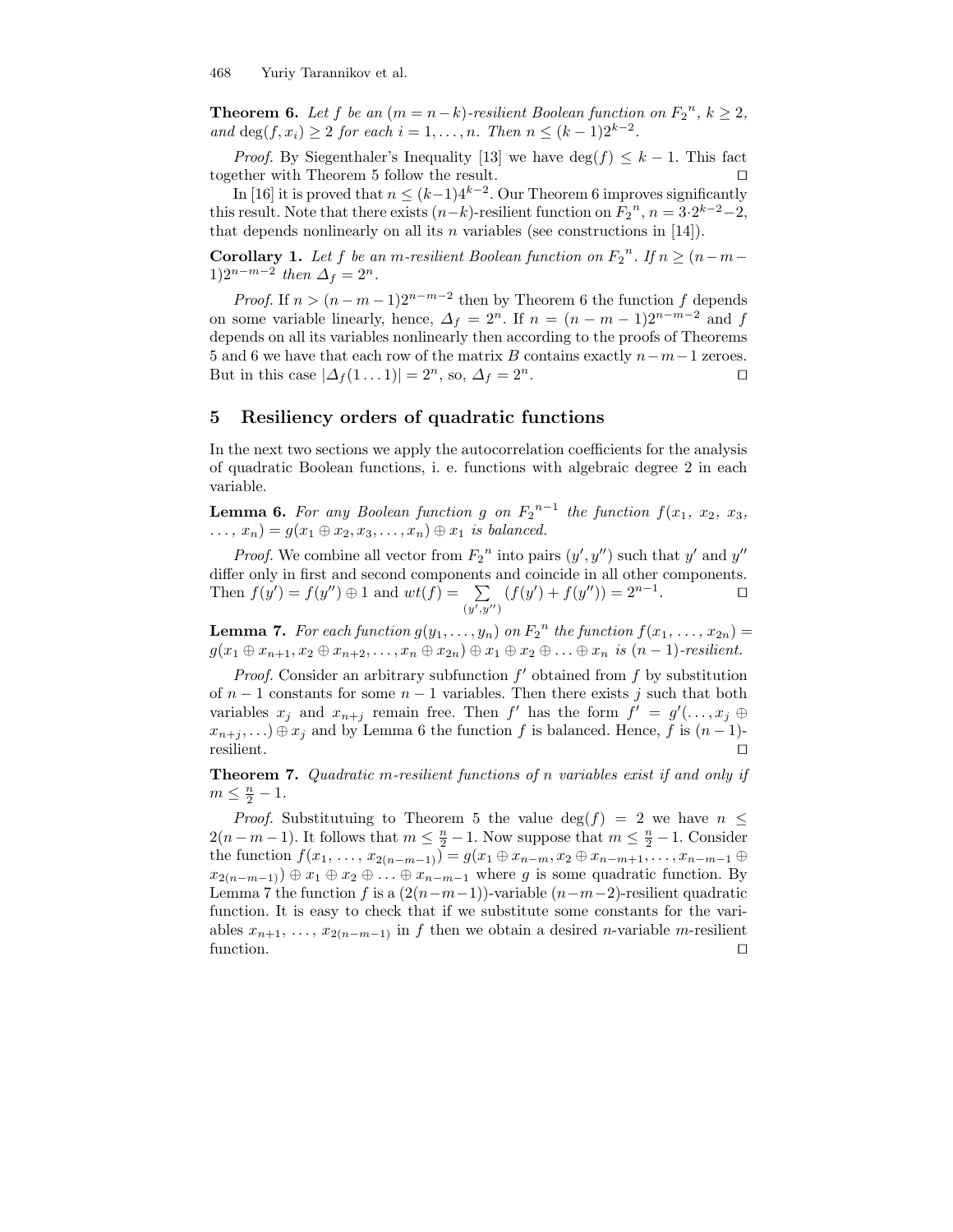## 6 Complete description of quadratic Boolean functions with maximum resiliency order

In this section we give a complete description of quadratic resilient Boolean functions that achieve the bound  $m \leq \frac{n}{2} - 1$ . It is obvious that for such functions n is even. Therefore in this section we consider for convenience  $(N = 2n)$ -variable  $(m = n - 1)$ -resilient functions.

**Definition 5.** The notation  $f(x_1,...,x_n) \stackrel{\sigma}{=} g(x_1,...,x_n)$  means that the Boolean functions f and g are equal up to permutation of indices of variables.

**Theorem 8.** Let f be an  $(N = 2n)$ -variable  $(m = n - 1)$ -resilient quadratic function. Then  $W_f(u) \neq 0$  only if  $|u| = n$ .

*Proof.* By Theorem 1 we have that  $W_f(u) \neq 0$  only if  $|u| \geq m + 1 = n$ .

We form the matrix  $B$  with  $N$  columns writing in rows of  $B$  each binary vector  $u \in F_2^N$  exactly  $W_f^2(u)$  times. By Parseval's equality B contains exactly  $2^{2N} = 2^{4n}$  rows. Each row has at most n zeroes, therefore the matrix B contains at most  $n2^{4n}$  zeroes.

On the other hand, by Lemma  $5$  each column of the matrix  $B$  contains at least  $2^{2N-\deg(f)+1} = 2^{4n-1}$  zeroes, i. e. the matrix B contains at least  $2n2^{4n-1} = n2^{4n}$ zeroes.

Thus the matrix B contains exactly  $n2^{4n}$  zeroes and each row of B has exactly n zeroes and n ones.  $\square$ 

**Lemma 8.** Let  $e_{pq} = (0, \ldots, 0, 1, 0, \ldots, 0, 1, 0, \ldots, 0) \in F_2^{\{n\}}$ ,  $p \neq q$ , and f is a quadratic function on  $F_2^{\{n\}}$ . Then  $\Delta_f(e_{pq}) \in \{0, \pm 2^n\}$  and the next statements hold:

$$
\Delta_f(e_{pq}) = 2^n \iff f(x) = g(\dots, x_p \oplus x_q, \dots), \ g \ is \ quadratic, \n\Delta_f(e_{pq}) = -2^n \iff f(x) = g(\dots, x_p \oplus x_q, \dots) \oplus x_p, \ g \ is \ quadratic.
$$

Proof.

We write the function f in the form  $f(x) = \bigoplus$  $\bigoplus_{1\leq i < j \leq n} a_{ij}x_ix_j \oplus \bigoplus_{1\leq i \leq n}$  $\bigoplus_{1\leq i\leq n} b_ix_i\oplus c$ where  $a_{ij} = a_{ji}$  and  $a_{ii} = 0$ .

Then  $\Delta_f(e_{pq}) = \sum$  $\sum_{x \in F_2^n} (-1)$  $\oplus$  $\bigoplus_{i\neq p,q}(a_{pi}\oplus a_{qi})x_i\oplus a_{pq}(x_p\oplus x_q\oplus 1)\oplus b_p\oplus b_q$ .

If the expression  $\bigoplus (a_{pi} \oplus a_{qi})x_i \oplus a_{pq}(x_p \oplus x_q \oplus 1) \oplus b_p \oplus b_q$  contains at least  $i\neq p,q$ 

one linear term  $x_k$  then we have  $\Delta_f(e_{pq}) = 0$ . If this expression does not contain linear terms, it means that  $a_{pi} = a_{qi}$  for all i. Then  $\Delta_f(e_{pq}) = 2^n(-1)^{b_p \oplus b_q}$  and the function  $f$  can be represented in the form

$$
f(x) = \bigoplus_{\substack{i,j \neq p,q \\ i,j \neq p,q}} a_{ij} x_i x_j \oplus \bigoplus_{i \neq p,q} b_i x_i \oplus c \oplus \left( \bigoplus_{i \neq p,q} a_{pi} x_i \oplus b_q \right) (x_p \oplus x_q) \oplus (b_p \oplus b_q) x_p,
$$
  
that completes the proof.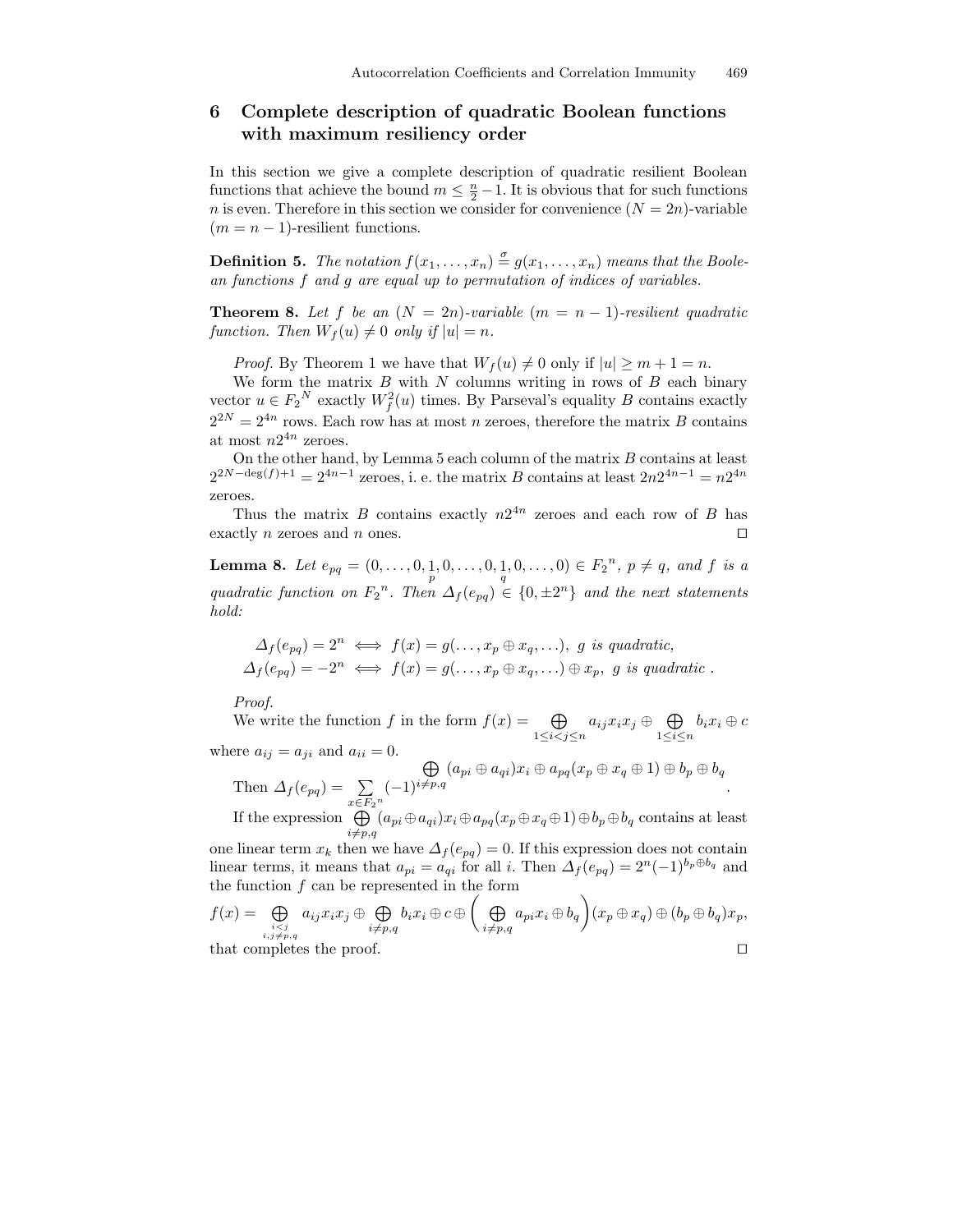**Theorem 9.** Let  $f(x_1, \ldots, x_{2n})$  be a quadratic function on  $F_2^{2n}$ . Then

$$
\sum_{1 \le p < q \le 2n} \Delta_f(e_{pq}) = -n2^{2n} \text{ if and only if}
$$
\n
$$
f \stackrel{\sigma}{=} g(x_1 \oplus x_{n+1}, \dots, x_n \oplus x_{2n}) \oplus x_1 \oplus \dots \oplus x_n
$$

where  $g(y_1, \ldots, y_n)$  is a quadratic function on  $F_2^{\{n\}}$ .

*Proof.* Consider an arbitrary quadratic function f on  $F_2^{2n}$ . At the set of vertices  $V = \{1, ..., 2n\}$  we construct the graph  $G = (V, E)$  by the next rule:  $(p, q) \in E$  if and only if  $\Delta_f(e_{pq}) \neq 0$ .

Each connected component  $H^t = (V^t, E^t)$  of this graph is a complete graph since by Lemma 8 we have that  $(p, q) \in E^t$  if and only if  $a_{pi} = a_{qi}$  for all *i*.

We divide  $V^t$  into two subsets  $V^t_0 \sqcup V^t_1$  such that  $i \in V^t_{b_i}$ . Let us denote  $v_0^t := |V_0^t|, v_1^t := |V_1^t|.$ 

Then for p and q from the same subset of  $V^t$  by Lemma 8 we have  $\Delta_f(e_{pq}) =$  $2^{2n}$  and for p and q from different subsets we have  $\Delta_f(e_{pq}) = -2^{2n}$ .

Let us estimate the sum

$$
\sum_{(p,q)\in E^t} \Delta_f(e_{pq}) = 2^{2n} \left( \frac{v_0^t (v_0^t - 1)}{2} + \frac{v_1^t (v_1^t - 1)}{2} \right) - 2^{2n} v_0^t v_1^t =
$$
  
= 
$$
2^{2n-1} ((v_0^t - v_1^t)^2 - (v_0^t + v_1^t)) \ge -2^{2n-1} |V^t|.
$$

The equality is achieved only for  $v_0^t = v_1^t = v^t$ .

Hence,  $\sum$  $\sum_{1 \le p < q \le 2n} \Delta_f(e_{pq}) \ge -2^{2n-1} \sum_t |V^t| = -n2^{2n}$ , moreover, the equality

is achieved only if  $v_0^t = v_1^t$  for all t.

Thus, if we have the equality  $\sum \Delta_f (e_{pq}) = -n2^{2n}$  then it is possible to divide the set of all variables into the pairs  $(i_k^t, j_k^t)$  where  $i_k^t \in V_0^t$ ,  $j_k^t \in V_1^t$ . Then the function will be represented in the form  $f(x_1, \ldots, x_{2n}) = g(x_{i_1^1} \oplus x_{j_1^1}, \ldots, x_{i_{v1}^1} \oplus x_{j_1^1}, \ldots, x_{i_1^1} \oplus x_{j_1^1}, \ldots, x_{i_1^1} \oplus x_{j_1^1}, \ldots, x_{i_1^1} \oplus x_{j_1^1}, \ldots, x_{i_1^1} \oplus x_{j_1^1}, \ldots, x_{i_1^1} \oplus x_{j_1^1}, \ldots,$  $x_{j_{v}^1}, \ldots) \oplus x_{i_1^1} \oplus \ldots \oplus x_{i_{v}^1} \oplus \ldots,$  i. e. in desired form.

Now suppose that the function has the form  $g(x_1 \oplus x_{n+1}, \ldots, x_n \oplus x_{2n}) \oplus$  $x_1 \oplus \ldots \oplus x_n$ . Then after the construction of the graph G and the partitioning it into components, we have  $i \in V_{b_i}^t$  and  $i + n \in V_{b_i \oplus 1}^t$  for all  $i, i \leq n$ . It follows that  $v_0^t = v_1^t$ for all  $t$ .

**Theorem 10.** Let  $f(x_1, \ldots, x_{2n})$  be an  $(2n)$ -variable  $(n-1)$ -resilient quadratic function. Then there exists a quadratic function  $g(y_1, \ldots, y_n)$  such that

$$
f(x_1,\ldots,x_{2n})\stackrel{\sigma}{=} g(x_1\oplus x_{n+1},\ldots,x_n\oplus x_{2n})\oplus x_1\oplus \ldots \oplus x_n.
$$

Proof. Substitute the equation from Theorem 3 into Theorem 9:

$$
\sum_{1 \le p < q \le 2n} \Delta_f(e_{pq}) = \sum_{p < q} \left( -2^{2n} + 2^{1-2n} \sum_{\substack{x \in F_2^{2n} \\ \langle x, e_{pq} \rangle \equiv 0 \pmod{2} \\ p < q}} W_f^2(x) \right) =
$$
\n
$$
= -n(2n-1)2^{2n} + 2^{1-2n} \sum_{p < q} \sum_{x_p = x_q} W_f^2(x).
$$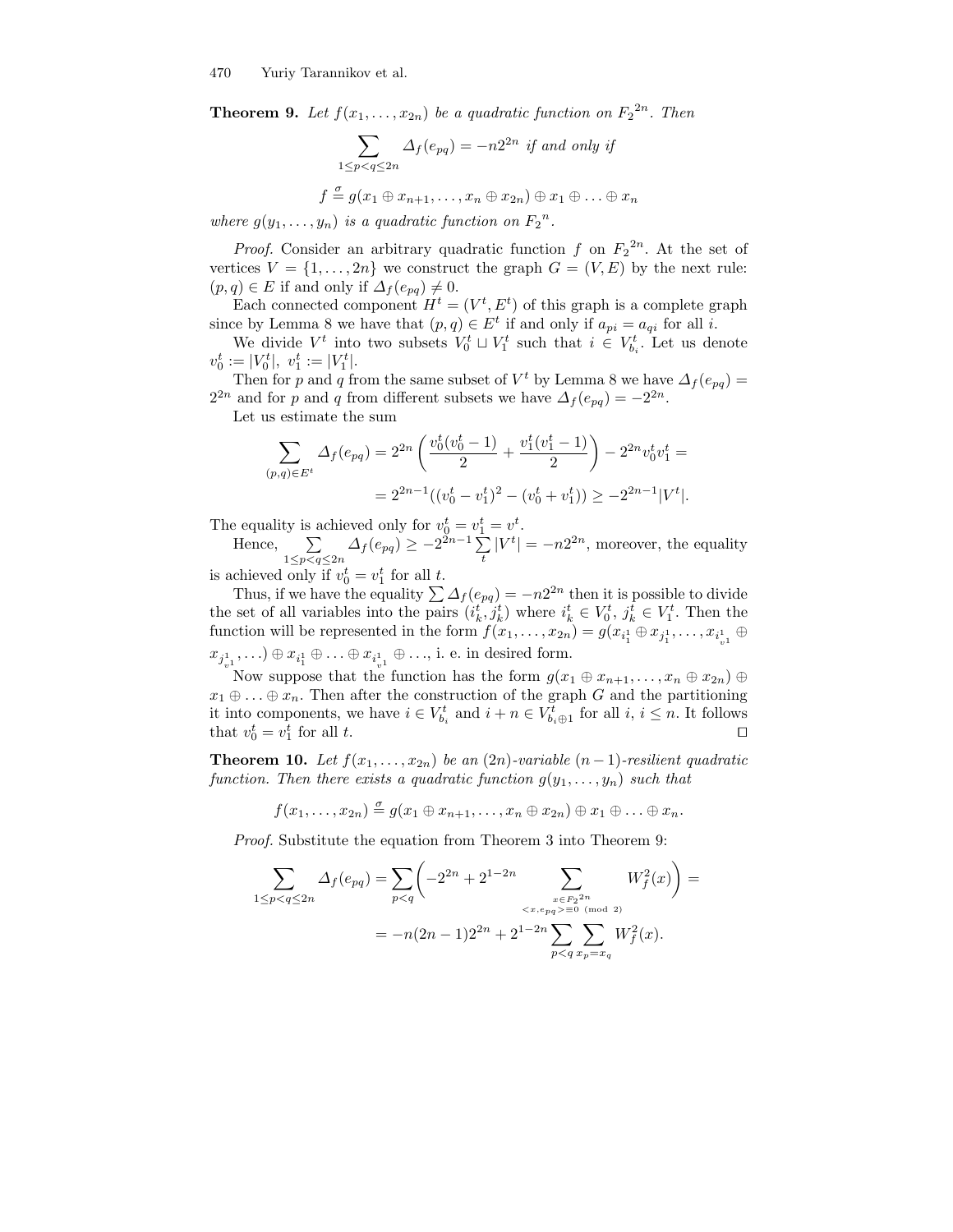By Theorem 8 for  $|x| \neq n$  we have  $W_f(x) = 0$ , hence

$$
\sum_{p < q} \sum_{x_p = x_q} W_f^2(x) = \sum_{p < q} \sum_{\substack{x_p = x_q \ x_p = x_q}} W_f^2(x) = \sum_{|x| = n} \left( W_f^2(x) \sum_{p < q} \sum_{x_p = x_q} 1 \right) =
$$
  
=  $(n^2 - n) \sum_{|x| = n} W_f^2(x) = (n^2 - n) 2^{4n}.$ 

Therefore,

$$
\sum_{1 \le p < q \le 2n} \Delta_f(e_{pq}) = -n(2n-1)2^{2n} + 2^{1-2n}(n^2 - n)2^{4n} = -n2^{2n}.
$$

It follows by Theorem 9 that all  $(2n)$ -variable  $(n - 1)$ -resilient quadratic ctions have the given form. functions have the given form.

## 7 Nonexistence of unbalanced nonconstant mth order correlation immune Boolean functions on  $F_2^{\ n}$  for  $m > 0.75n - 1.25$

In this section we prove that unbalanced nonconstant mth order correlation immune Boolean functions on  $F_2^{\{n\}}$  do not exist for  $m > 0.75n - 1.25$ . Similar statements are known for multioutputs functions (see [2], [10]) but for usual Boolean functions until now statements of such type were not formulated even as conjectures.

**Theorem 11.** Let f be an arbitrary Boolean function on  $F_2^n$ . Let  $w \in F_2^n \setminus \{0\}$ . Then

$$
\sum_{\substack{x \in F_2^n \\ \langle x, w \rangle = 0}} W_f^2(x) = 2^{n-|w|} \sum_{\substack{u \in F_2^n \\ u \preceq w}} \Delta_f(u).
$$

*Proof.* Summing  $\Delta_f(u)$  over all  $u, u \leq w$ , by Theorem 3 we have

$$
\sum_{\substack{u \in F_2^n \\ u \preceq w}} \Delta_f(u) = \sum_{\substack{u \in F_2^n \\ u \preceq w}} \left( -2^n + 2^{1-n} \sum_{\substack{x \in F_2^n \\ u \preceq w}} W_f^2(x) \right) =
$$
\n
$$
-2^{n+|w|} + 2^{1-n} \sum_{\substack{u \in F_2^n \\ u \preceq w}} \sum_{\substack{x \in F_2^n \\ u \preceq w}} W_f^2(x) =
$$
\n
$$
-2^{n+|w|} + 2^{1-n} \left( 2^{|w|} \sum_{\substack{x \in F_2^n \\ x \preceq w \ge 0}} W_f^2(x) + 2^{|w|-1} \sum_{\substack{x \in F_2^n \\ x \preceq w \ge 0}} W_f^2(x) \right) =
$$
\n
$$
-2^{n+|w|} + 2^{1-n} \left( 2^{|w|-1} \cdot 2^{2n} + 2^{|w|-1} \sum_{\substack{x \in F_2^n \\ x \in F_2^n \\ x \preceq w \ge 0}} W_f^2(x) \right) = 2^{|w|-n} \sum_{\substack{x \in F_2^n \\ x \preceq x, w \ge 0}} W_f^2(x).
$$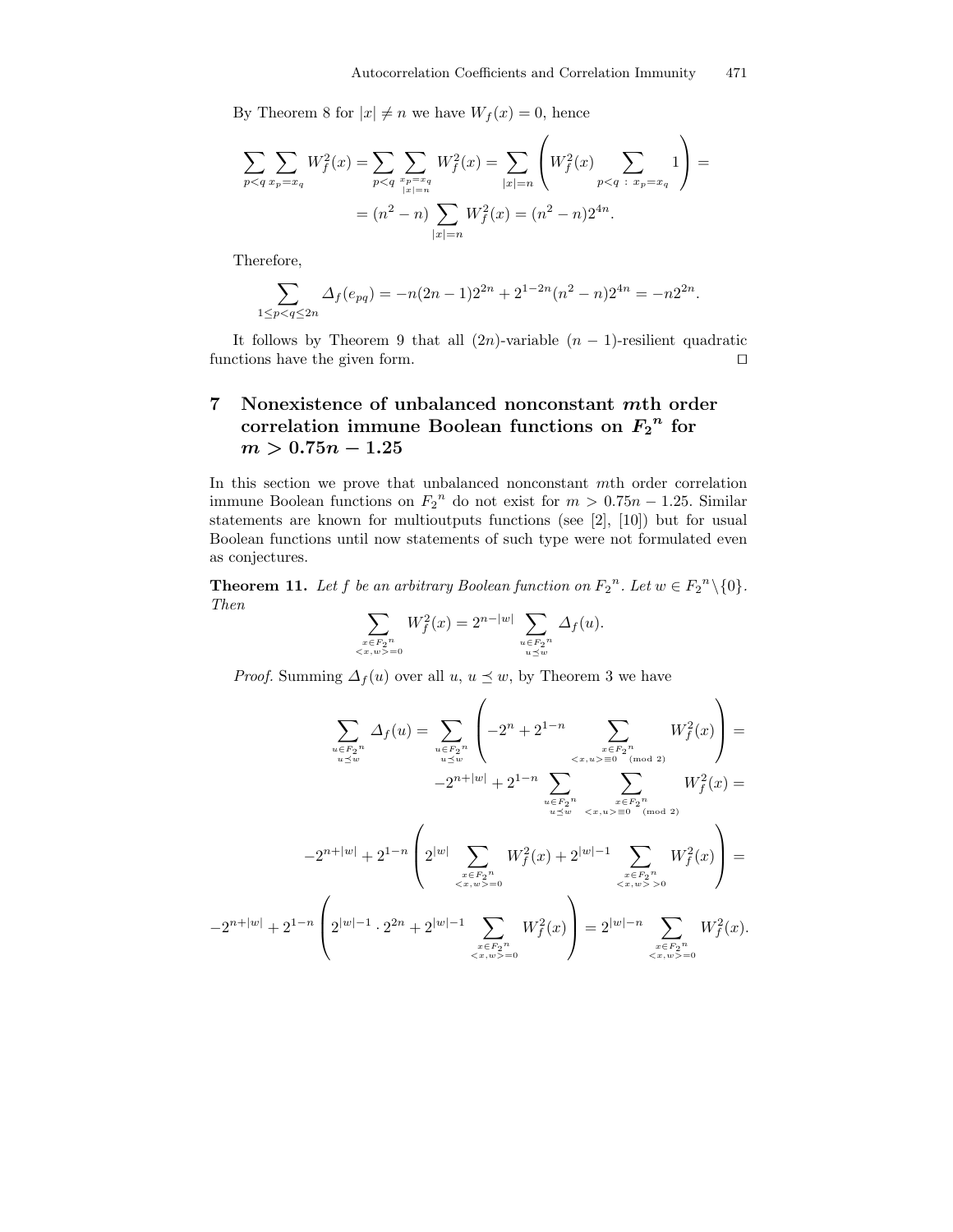**Theorem 12.** Let f be an arbitrary Boolean function on  $F_2$ <sup>n</sup>. Then

$$
\sum_{\substack{u \in F_2^n \\ u \preceq w}} \Delta_f(u) = \sum_{f'} \left( 2^{|w|} - 2wt(f') \right)^2
$$

where the last sum is taken over all  $2^{n-|w|}$  subfunctions f' of |w| variables obtained from f by substituting constants for all  $x_i$  such that  $w_i = 0$ .

Proof.

$$
\sum_{u \in F_2^n} \Delta_f(u) = \sum_{u \in F_2^n} \sum_{x \in F_2^n} (-1)^{f(x) + f(x + u)} =
$$
\n
$$
\sum_{u \leq w} \sum_{u \leq w} (-1)^{f(x) + f(x + u)} = \sum_{f' \ x, y \text{ of } f'} (-1)^{f(x) + f(y)} =
$$
\n
$$
\sum_{f'} \left( wt^2(f') + (2^{|w|} - wt(f'))^2 - 2wt(f')(2^{|w|} - wt(f')) \right) = \sum_{f'} \left( 2^{|w|} - 2wt(f') \right)^2.
$$

**Corollary 2.** Let f be an arbitrary Boolean function on  $F_2^{\{n\}}$ . Then

$$
\sum_{\substack{x \in F_2^n \\ x, w > 0}} W_f^2(x) = 2^{n - |w| + 2} \sum_{f'} \left( 2^{|w| - 1} - wt(f') \right)^2
$$

where the last sum is taken over all  $2^{n-|w|}$  subfunctions f' of |w| variables obtained from f by substituting constants for all  $x_i$  such that  $w_i = 0$ .

*Proof.* It follows immediately from Theorems 11 and 12.  $\Box$ 

*Remark 1.* If f is an  $(n - k)$ th order nonaffine correlation immune Boolean function on  $F_2$ <sup>n</sup> then by (2) we have  $W_f(0) \equiv 0 \pmod{2^{n-k+1}}$ . Therefore  $W_f(0) \equiv 2^{n-i} \pmod{2^{n-i+1}}$  for some  $i, i \in \{1, 2, ..., k-1\}.$ 

**Theorem 13.** Let f be an unbalanced nonconstant  $(n - k)$ th order correlation immune Boolean function on  $F_2^{\,n}$ . Let  $W_f(0) = \pm p \cdot 2^{n-i}$  where p is some odd positive integer,  $i \in \{1, 2, \ldots, k-1\}$ . Then

$$
\binom{n}{i} \le (2^{2i} - p^2) \binom{k-1}{i} \,. \tag{3}
$$

*Proof.* By Lemma 1 we have that  $|2^{n-1} - wt(f)| = p \cdot 2^{n-i-1}$ . Let  $w \in F_2^n$ be an arbitrary vector such that  $|w| = i$ . Then

$$
\sum_{f'} |2^{i-1} - wt(f')| \ge |2^{n-1} - wt(f)| = p \cdot 2^{n-i-1}
$$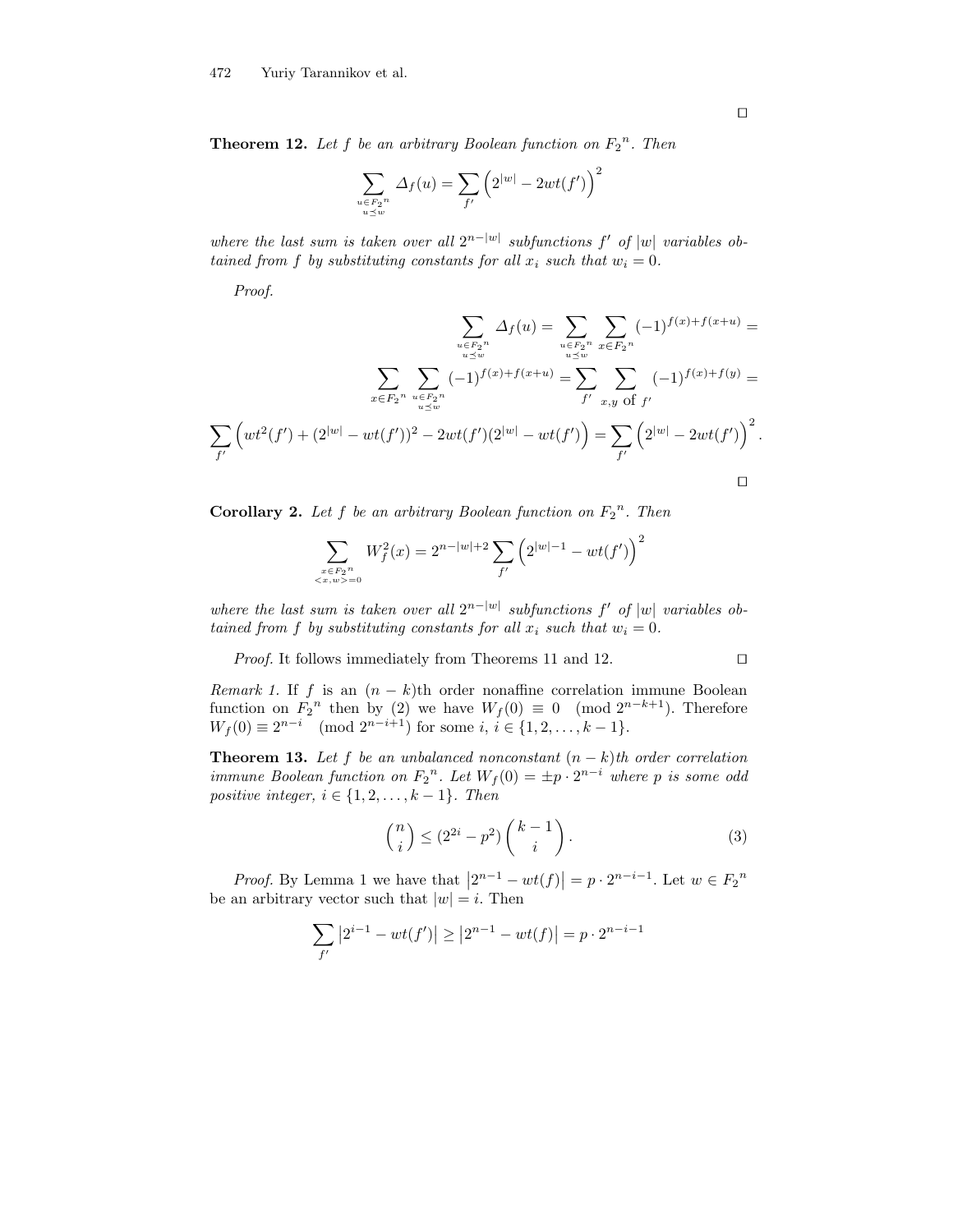where the sum is taken over all  $2^{n-i}$  subfunctions  $f'$  of i variables obtained from f by substituting constants for all  $x_i$  such that  $w_i = 0$ . All terms in the sum are integer. It follows that

$$
\sum_{f'} (2^{i-1} - wt(f'))^2 \ge \left( \left( \frac{p+1}{2} \right)^2 + \left( \frac{p-1}{2} \right)^2 \right) \cdot 2^{n-i-1}.
$$

Therefore by Corollary 2 we have

$$
\sum_{\substack{x \in F_2^n \\ (x, w) = 0}} W_f^2(x) \ge 2^{n-i+2} \cdot \left(\frac{p^2 + 1}{2}\right) \cdot 2^{n-i-1} = (p^2 + 1) \cdot 2^{2n - 2i}.
$$

Hence,

$$
\sum_{\substack{x \in F_2^n \\ \langle x, w \rangle = 0}} W_f^2(x) - W_f^2(0) \ge 2^{2n - 2i}.
$$
 (4)

Next, we form the matrix  $B$  with  $n$  columns writing in rows of  $B$  each binary vector  $x \in F_2^{\{n\}}$  exactly  $W_f^2(x)$  times. By Parseval's equality the matrix B contains exactly  $2^{2n}$  rows. The total number of nonzero rows of B is  $2^{2n}$  –  $p^2 \cdot 2^{2n-2i}$ . By Xiao Guo-Zhen–Massey spectral characterization [9] each nonzero row of the matrix B contains at most  $k - 1$  zeroes. It follows that each nonzero row in B contains at most  $\binom{k-1}{i}$  subsets of i zeroes. All nonzero rows in B contain at most  $(2^{2n} - p^2 \cdot 2^{2n-2i}) \binom{k-1}{i}$  subsets of *i* zeroes. At the same time by (4) for any i columns in B there exist at least  $2^{2n-2i}$  nonzero rows that contain only zeroes in these  $i$  columns. Therefore,

$$
\frac{(2^{2n}-p^2\cdot 2^{2n-2i})\binom{k-1}{i}}{2^{2n-2i}}\geq \binom{n}{i}.
$$

Corollary 3. Let f be an mth order correlation immune Boolean function on  $F_2^{\ n}$ . Let  $wt(f) = u \cdot 2^h$  where u is odd positive integer, h is integer. Then

$$
\binom{n}{h+1} \le u(2^{n-h}-u)\binom{n-m-1}{h-m}.
$$

*Proof.* It follows immediately from Theorem 13 and Lemma 1.  $\Box$ 

**Theorem 14.** Let f be an unbalanced nonconstant  $(n - k)$ th order correlation immune Boolean function on  $F_2^n$ . Then  $n \leq 4k - 5$ .

*Proof.* By Remark 1 we can assume that  $W_f(0) \equiv 2^{n-i} \pmod{2^{n-i+1}}$  for some  $i, i \in \{1, 2, \ldots, k-1\}$ . Then by Theorem 13 we have

$$
n(n-1)\dots(n-i+1) \le (2^{2i}-1)(k-1)(k-2)\dots(k-i). \tag{5}
$$

Suppose that  $n \ge 4(k-1)$ . Then  $n(n-1)...(n-i+1) \ge 2^{2i}(k-1)(k-2)...(k-i)$ that contradicts to  $(5)$ .

 $\Box$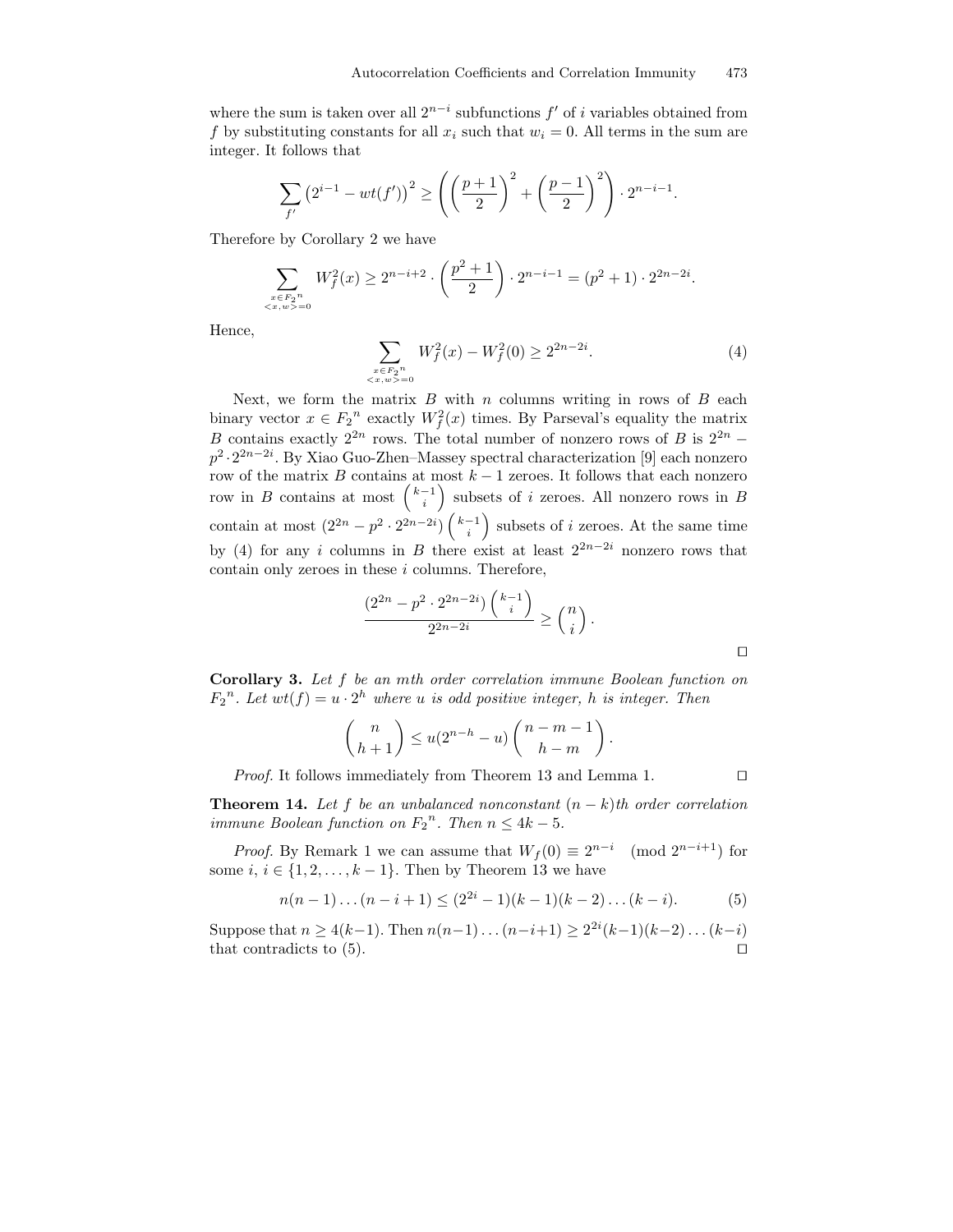Corollary 4. For  $m > 0.75n - 1.25$  there do not exist unbalanced nonconstant mth order correlation immune Boolean functions on  $F_2^{\{n\}}$ .

It is easy to check that the 3-variable function  $f$  that takes the value 1 only at two vectors  $(0, 0, 0)$  and  $(1, 1, 1)$  is correlation immune of order 1. Therefore the bound in Corollary 4 is tight.

Remark 2. Until now Bierbrauer–Friedman bound [8], [1]

$$
wt(f) \ge 2^n \frac{2(m+1) - n}{2(m+1)}
$$
\n(6)

was the best known lower bound for the weight of high order correlation immune nonconstant functions. If we substitute  $m > 0.75n-1.25$  to (6) we obtain  $wt(f)$  $2^{n} \frac{n-1}{3n-1}$ . In fact, our Corollary 4 follows that in this case  $wt(f) = 2^{n-1}$ .

## 8 Tradeoff between correlation immunity and nonlinearity for unbalanced Boolean functions

In [12] Sarkar and Maitra proved (this result was obtained independently also in  $[14]$  and  $[18]$ ) that for an *n*-variable mth order correlation immune Boolean function  $f, n-m \geq 1$ , the inequality  $nl(f) \leq 2^{n-1} - 2^m$  holds. Moreover, if f is balanced (i. e. m-resilient),  $n - m \geq 2$ , then  $nl(f) \leq 2^{n-1} - 2^{m+1}$ . In [18] Zheng and Zhang proved that for unbalanced Boolean functions,  $m \geq 0.6n - 0.4$ , the nonlinearity  $2^{n-1}-2^m$  can not be achieved. Therefore for an *n*-variable *mth* order correlation immune Boolean function f,  $0.6n - 0.4 \leq m \leq n - 1$ , the inequality  $nl(f) \leq 2^{n-1} - 2^{m+1}$  holds. (Note that by our Corollary 4 for  $m > 0.75n - 1.25$ unbalanced n-variable mth order correlation immune functions do not exist at all!) At the same time in  $[15]$  Tarannikov gives the constructions of *n*-variable m-resilient Boolean functions with the nonlinearity  $2^{n-1} - 2^{m+1}$  for  $0.6n - 1 \le$  $m \leq n-2$ . Thus, although the upper bound in [12] for unbalanced functions is higher than for balanced, nevertheless, at least for  $0.6n - 0.4 \leq m \leq n - 2$  the maximum possible nonlinearity of  $m$ -resilient Boolean functions is not less than the maximum possible nonlinearity of mth order correlation immune unbalanced Boolean functions. In this section we continue the investigations in this direction and give new improvements of upper bounds for the nonlinearity of high order correlation immune unbalanced Boolean functions. In our investigation we use the inequality (3) obtained in Theorem 13.

Theorem 15. Let f be an unbalanced mth order correlation immune function on  $F_2^n$ . Suppose that  $W_f(0) \equiv 2^{m+1} \pmod{2^{m+2}}$ . Then for  $n \geq 12$  the inequality

$$
m < \frac{1}{2}n + \frac{1}{2}\log_2 n + \text{const}
$$

holds where  $\text{const} = \frac{1}{2} \log_2 \left( \frac{\pi}{2} e^{8/9} \right) - 1.$ 

The proof of Theorem 15 is given in the Appendix B.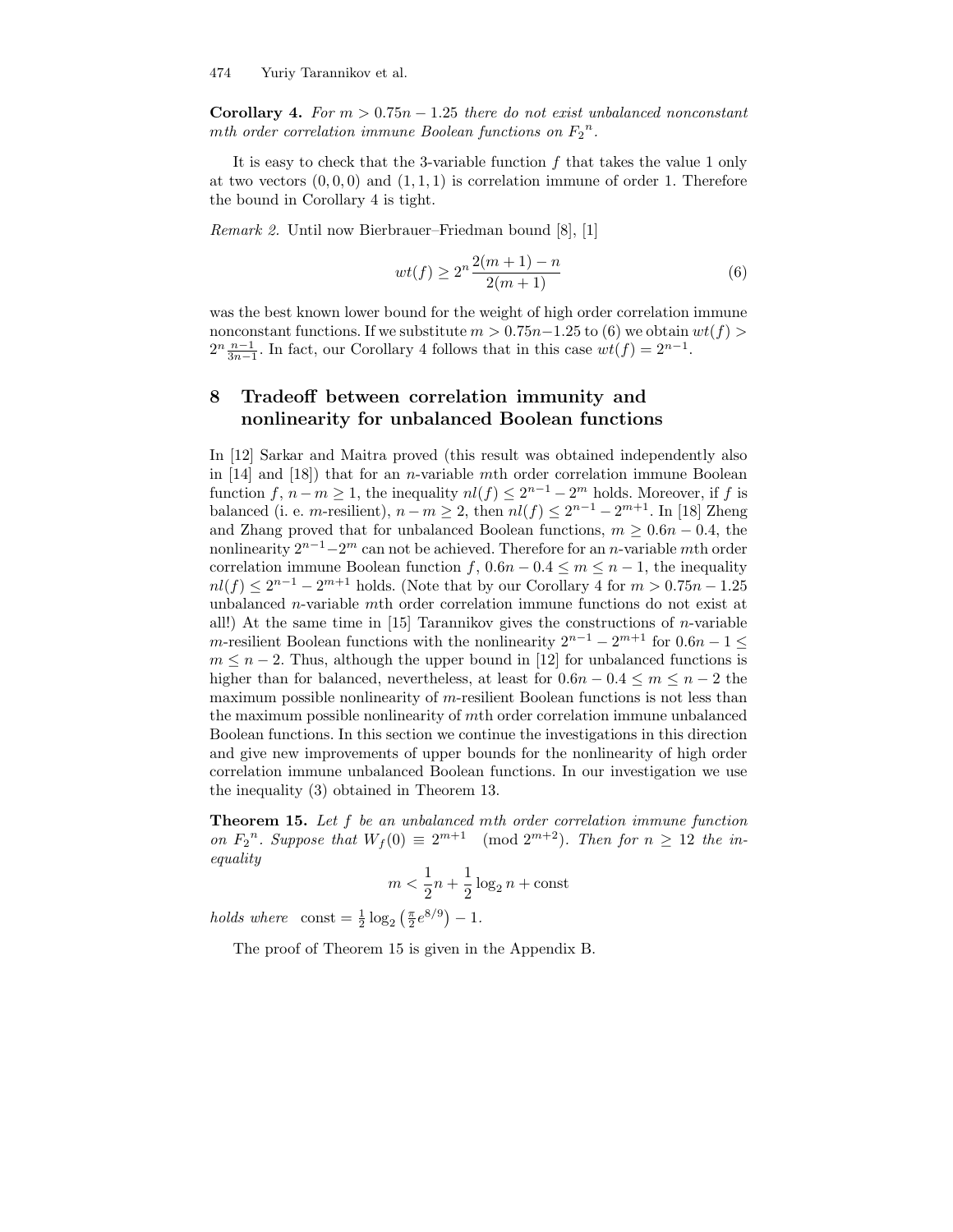Corollary 5. Let f be an unbalanced mth order correlation immune function on  $F_2^{\ n}$ . If  $m \geq \frac{1}{2}n + \frac{1}{2}\log_2 n + \frac{1}{2}\log_2 \left(\frac{\pi}{2}e^{8/9}\right) - 1$ ,  $n \geq 12$ , then  $nl(f) \leq 2^{n-1} - 2^{m+1}$ .

*Proof.* By Theorem 15 we have  $W_f(0) \neq 2^{m+1} \pmod{2^{m+2}}$ . It follows that  $|W_f(0)| \ge 2^{m+2}$ . Therefore,  $nl(f) = 2^{n-1} - \frac{1}{2} \max_{x \in F_2^n} |W_f(x)| \le 2^{n-1} - \frac{1}{2}|W_f(0)| \le$  $2^{n-1} - 2^{m+1}$ . Turkiya ta 1980-yilda qabalada ta 1980-yilda qabalada ta 1980-yilda qabalada ta 1980-yilda qabalada ta 1980-<br>Turkiya ta 1980-yilda qabalada ta 1980-yilda qabalada ta 1980-yilda qabalada ta 1980-yilda qabalada ta 1980-yi

Theorem 16. Let f be an unbalanced mth order correlation immune function on  $F_2^n$ . Suppose that  $W_f(0) \equiv 2^{m+2} \pmod{2^{m+3}}$ . Then for  $n \geq 24$  the inequality

$$
m < \frac{1}{2}n + \frac{3}{2}\log_2 n + \log_2\left(\frac{1}{4} + \frac{1}{n}\right) + \text{const}
$$

holds where  $\text{const} = \frac{1}{2} \log_2 \left( \frac{\pi}{2} e^{8/9} \right) - 2.$ 

The proof of Theorem 16 is given in the Appendix C.

Corollary 6. Let f be an unbalanced mth order correlation immune function on  $F_2^{\,n}$ . If  $m \geq \frac{1}{2}n + \frac{3}{2}\log_2 n + \log_2(\frac{1}{4} + \frac{1}{n}) + \frac{1}{2}\log_2(\frac{\pi}{2}e^{8/9}) - 2, n \geq 24$ , then  $nl(f) \leq 2^{n-1} - 2^{m+2}.$ 

*Proof.* By Theorems 15 and 16 we have that  $|W_f(0)| \ge 2^{m+3}$ . Therefore,  $nl(f) \leq 2^{n-1} - \frac{1}{2}|W_f(0)| \leq 2^{n-1} - 2^{m+2}$ .<br>. turkiya turkiya tarihin karajar 1980-1991.<br>. turkiya tarihin karajar 1992-1992.

Thus, we see that although the upper bounds in [12] for the nonlinearity of unbalanced functions is higher than for balanced, nevertheless, for higher  $m$ balanced functions are "better" than unbalanced in this respect.

The authors are grateful to Oktay Kasim-Zadeh for valuable advices on the analysis of inequality (7).

### References

- 1. J. Bierbrauer, Bounds on orthogonal arrays and resilient functions, Journal of Combinatorial Designs, V. 3, 1995, pp. 179–183.
- 2. J. Bierbrauer, K. Gopalakrishnan, D. R. Stinson, Orthogonal arrays, resilient functions, error correcting codes and linear programming bounds, SIAM Journal of Discrete Mathematics, V. 9, 1996, pp. 424–452.
- 3. R. Canetti, Y. Dodis, S. Halevi, E. Kushilevitz, A. Sahai, Exposure-resilient functions and all-or-nothing transforms, In Advanced in Cryptology: Eurocrypt 2000, Proceedings, Lecture Notes in Computer Science, V. 1807, 2000, pp. 453–469.
- 4. A. Canteaut, C. Carlet, P. Charpin, C. Fontaine, Propagation characteristics and correlation-immunity of highly nonlinear Boolean functions, In Advanced in Cryptology: Eurocrypt 2000, Proceedings, Lecture Notes in Computer Science, V. 1807, 2000, pp. 507–522.
- 5. C. Carlet, Partially-bent functions, In Advanced in Cryptology: Crypto 1992, Proceedings, Lecture Notes in Computer Science, V. 740, 1992, pp. 280–291.
- 6. B. Chor, O. Goldreich, J. Hastad, J. Friedman, S. Rudich, R. Smolensky, The bit extraction problem or t-resilient functions, IEEE Symposium on Foundations of Computer Science, V. 26, 1985, pp. 396–407.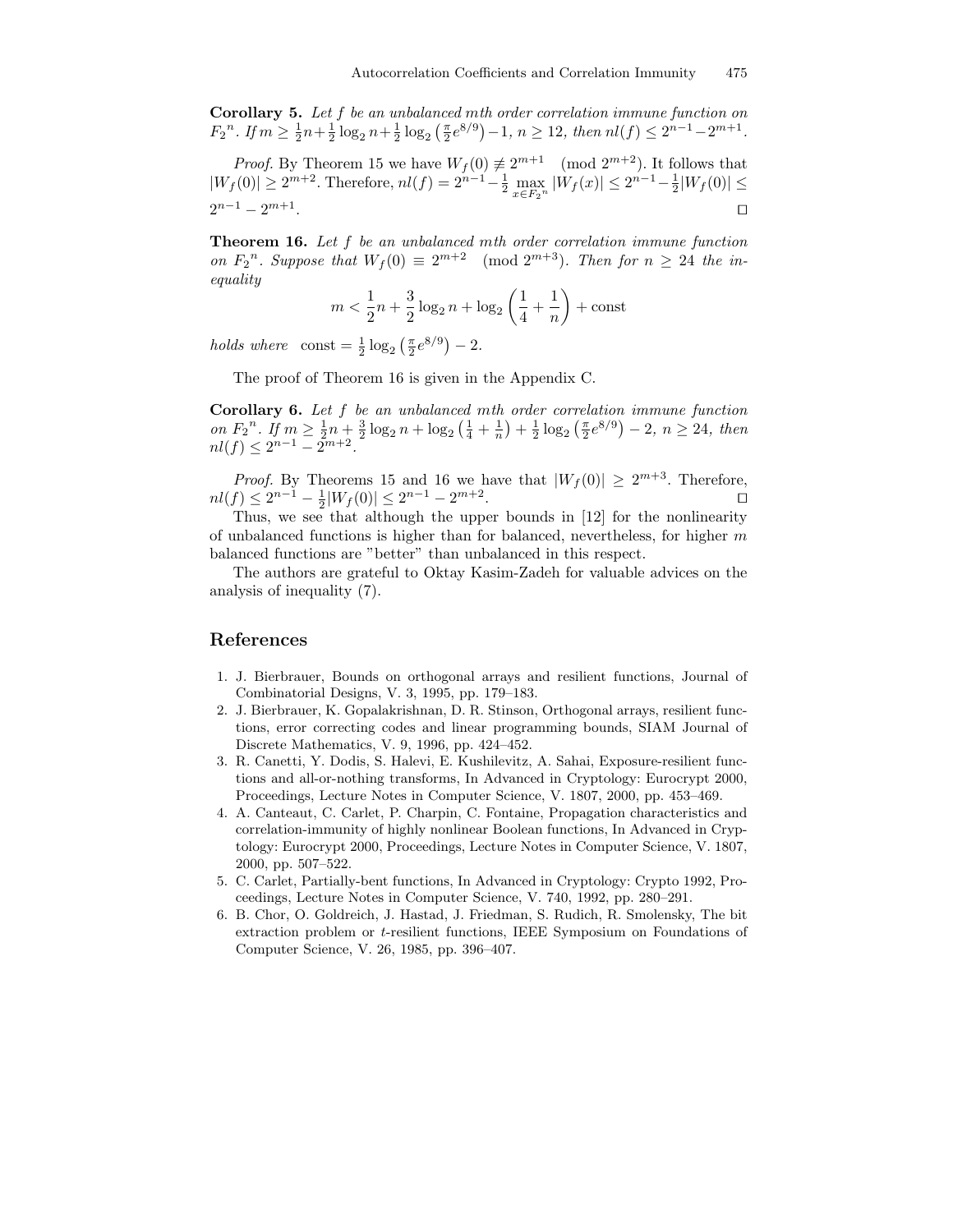### 476 Yuriy Tarannikov et al.

- 7. W. Feller, An introduction to probability theory and its applications, John Wiley & Sons, New York, 3rd edition, 1968.
- 8. J. Friedman, On the bit extraction problem, Proc. 33rd IEEE Symposium on Foundations of Computer Science, 1992, pp. 314–319.
- 9. Xiao Guo-Zhen, J. Massey, A spectral characterization of correlation-immune combining functions, IEEE Transactions on Information Theory, V. 34, No 3, May 1988, pp. 569–571.
- 10. V. Levenshtein, Split orthogonal arrays and maximum independent resilient systems of functions, Designs, Codes and Cryptography, V. 12, 1997, pp. 131–160.
- 11. F. J. Mac Williams, N. J. A. Sloane, The theory of error correcting codes, North-Holland, Amsterdam, 1977.
- 12. P. Sarkar, S. Maitra, Nonlinearity bounds and constructions of resilient Boolean functions, In Advanced in Cryptology: Crypto 2000, Proceedings, Lecture Notes in Computer Science, V. 1880, 2000, pp. 515–532.
- 13. T. Siegenthaler, Correlation-immunity of nonlinear combining functions for cryptographic applications, IEEE Transactions on Information theory, V. IT-30, No 5, 1984, p. 776–780.
- 14. Yu. Tarannikov, On resilient Boolean functions with maximal possible nonlinearity, Proceedings of Indocrypt 2000, Lecture Notes in Computer Science, V. 1977, pp. 19–30, Springer-Verlag, 2000.
- 15. Yu. Tarannikov, New constructions of resilient Boolean functions with maximal nonlinearity, Preproceedings of 8th Fast Software Encryption Workshop, Yokohama, Japan, April 2–4, 2001, pp.70-81.
- 16. Yu. Tarannikov, D. Kirienko, Spectral analysis of high order correlation immune functions, Proceedings of 2001 IEEE International Symposium on Information Theory ISIT2001, Washington, DC, USA, June 2001, p. 69, full version is available at Cryptology ePrint archive (http://eprint.iacr.org/), Report 2000/050, October 2000, 8 pp.
- 17. X. M. Zhang, Y. Zheng, GAC the criterion for global avalanche characteristics and nonlinearity of cryptographic functions, Journal of Universal Computer Science, V. 1, 1995, pp. 136–150.
- 18. Y. Zheng, X. M. Zhang, Improved upper bound on the nonlinearity of high order correlation immune functions, Selected Areas in Cryptography, 7th Annual International Workshop, SAC2000, Lecture Notes in Computer Science, V. 2012, pp. 264–274, Springer-Verlag, 2001.
- 19. Y. Zheng, X. M. Zhang, New results on correlation immune functions, The 3nd International Conference on Information Security and Cryptology (ICISC 2000), Seoul, Korea, Lecture Notes in Computer Science, V. 2015, pp. 49–63, Springer-Verlag, 2001.

### A Proof of Theorem 3

If  $u = 0$  then obviously  $\Delta_f(u) = 2^n$ , and  $n$ , and  $\sum$  $\begin{array}{c} x \in F_2^{\ n} \\ \langle x, u \rangle \equiv 0 \pmod{2} \end{array}$  $W_f^2(x) = \sum$  $\sum_{x \in F_2^n} W_f^2(x) =$ 

 $2^{2n}$ , therefore, the equality holds. So, we can assume that  $u \neq 0$ . Next,

$$
\sum_{\substack{x \in F_2^n \\ \langle x, u \rangle \equiv 0 \pmod{2}}} W_f^2(x) = \sum_{\substack{x \in F_2^n \\ \langle x, u \rangle \equiv 0 \pmod{2}}} \left( \sum_{y \in F_2^n} (-1)^{f(y) + \langle x, y \rangle} \right)^2 =
$$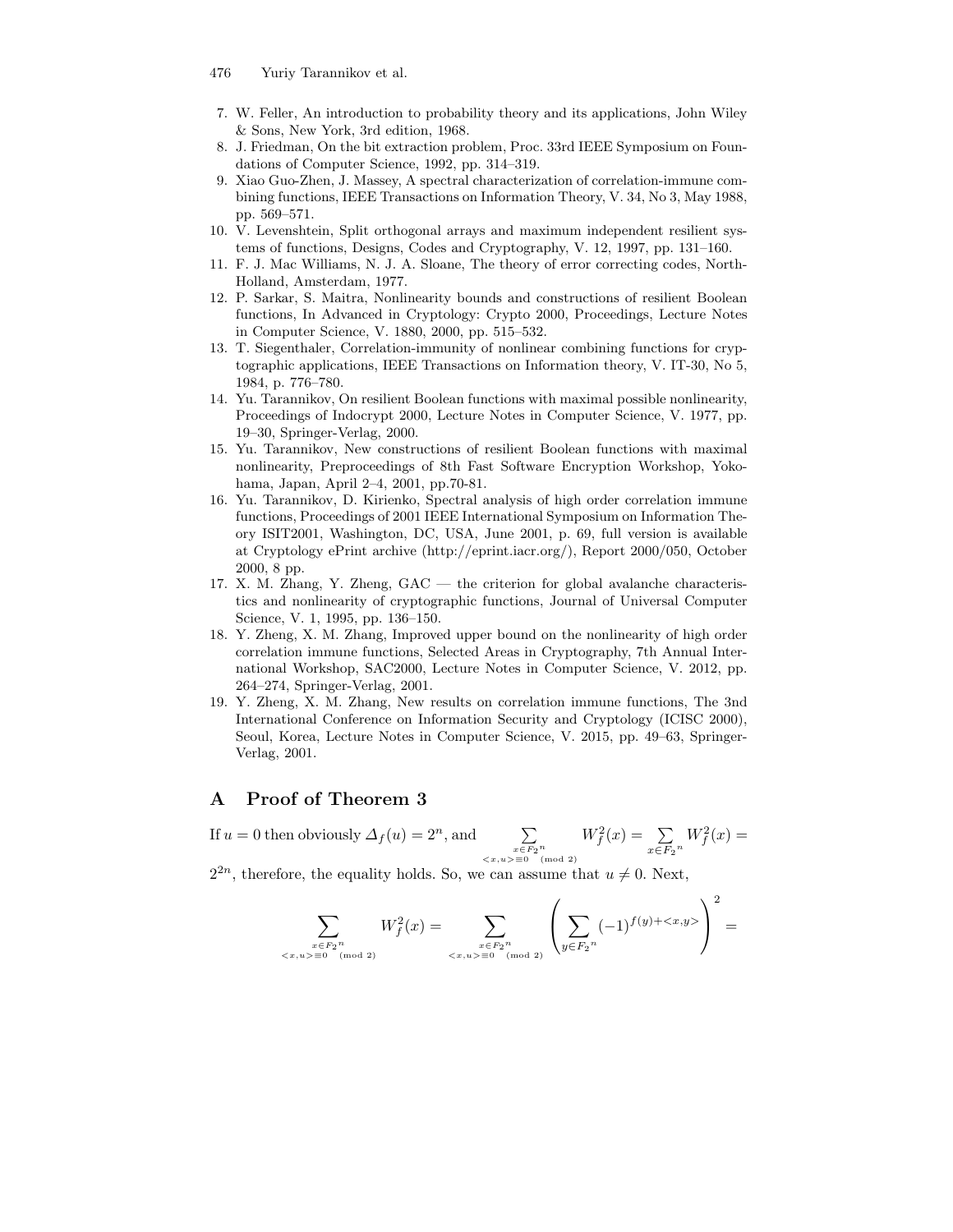$$
\sum_{\substack{x \in F_2^n \\ y' \neq y'' \in F_2^n}} \left( 2^n + \sum_{y' \neq y'' \in F_2^n} (-1)^{f(y') + f(y'') + \langle x, y' + y'' \rangle} \right) = 2^{2n - 1} +
$$
\n
$$
\sum_{y' \neq y'' \in F_2^n} (-1)^{f(y') + f(y'')} \sum_{x \in F_2^n} \left( \frac{1}{2} + \frac{1}{2}(-1)^{\langle x, y \rangle} \right) (-1)^{\langle x, y' + y'' \rangle} = 2^{2n - 1} +
$$
\n
$$
\frac{1}{2} \sum_{y' \neq y'' \in F_2^n} (-1)^{f(y') + f(y'')} \left( \sum_{x \in F_2^n} (-1)^{\langle x, y' + y'' \rangle} + \sum_{x \in F_2^n} (-1)^{\langle x, y + y'' \rangle} \right) =
$$
\n
$$
2^{2n - 1} + \frac{1}{2} \sum_{\substack{y', y'' \in F_2^n \\ y' + y'' = u}} (-1)^{f(y') + f(y'')} \left( 0 + \sum_{x \in F_2^n} 1 \right) =
$$
\n
$$
2^{2n - 1} + 2^{n - 1} \sum_{y \in F_2^n} (-1)^{f(y) + f(y + u)} = 2^{2n - 1} + 2^{n - 1} \Delta_f(u).
$$

### B Proof of Theorem 15

For  $i = k - 1 = n - m - 1$  in (3) we have

$$
\binom{n}{i} < 4^i. \tag{7}
$$

For each  $i, 0 < i < n$ , we have  $\binom{n}{i} > \left(\frac{n}{i}\right)^i$ . It follows that if for some *i* the inequality (7) holds then the inequality  $(\frac{n}{i})^i < 4^i$  holds too. Therefore  $\frac{n}{i} < 4$ and  $\frac{n}{4} < i$ . Thus, we obtain the simplest bound on  $i: i > \frac{n}{4}$ .

By means of the lower and upper bounds for  $n!$  (see[7])

$$
\sqrt{2\pi}n^{n+1/2}e^{-n}e^{(12n+1)^{-1}} < n! < \sqrt{2\pi}n^{n+1/2}e^{-n}e^{(12n)^{-1}}
$$

it is easy to deduce the inequality

$$
\binom{n}{i} > \frac{2^{H(\frac{i}{n})n}}{\sqrt{2\pi n \frac{i}{n}(1-\frac{i}{n})}} \, e^{-\frac{1}{12n\frac{i}{n}(1-\frac{i}{n})}},\tag{8}
$$

that holds for any  $0 < i < n$ .

(Here  $H(x) = -x \log_2 x - (1-x) \log_2(1-x)$  is the *entropy* of  $x, 0 < x < 1$ ). If  $\frac{n}{4} < i < \frac{n}{2}$  then  $\frac{1}{4} < \frac{i}{n} < \frac{1}{2}$ .

Consider the function  $x(1-x)$ . If  $1/4 < x < 1/2$  then  $3/16 < x(1-x) < 1/4$ . It follows that for  $\frac{n}{4} < i < \frac{n}{2}$  we have

$$
\frac{3}{16} < \frac{i}{n} \left( 1 - \frac{i}{n} \right) < \frac{1}{4}.
$$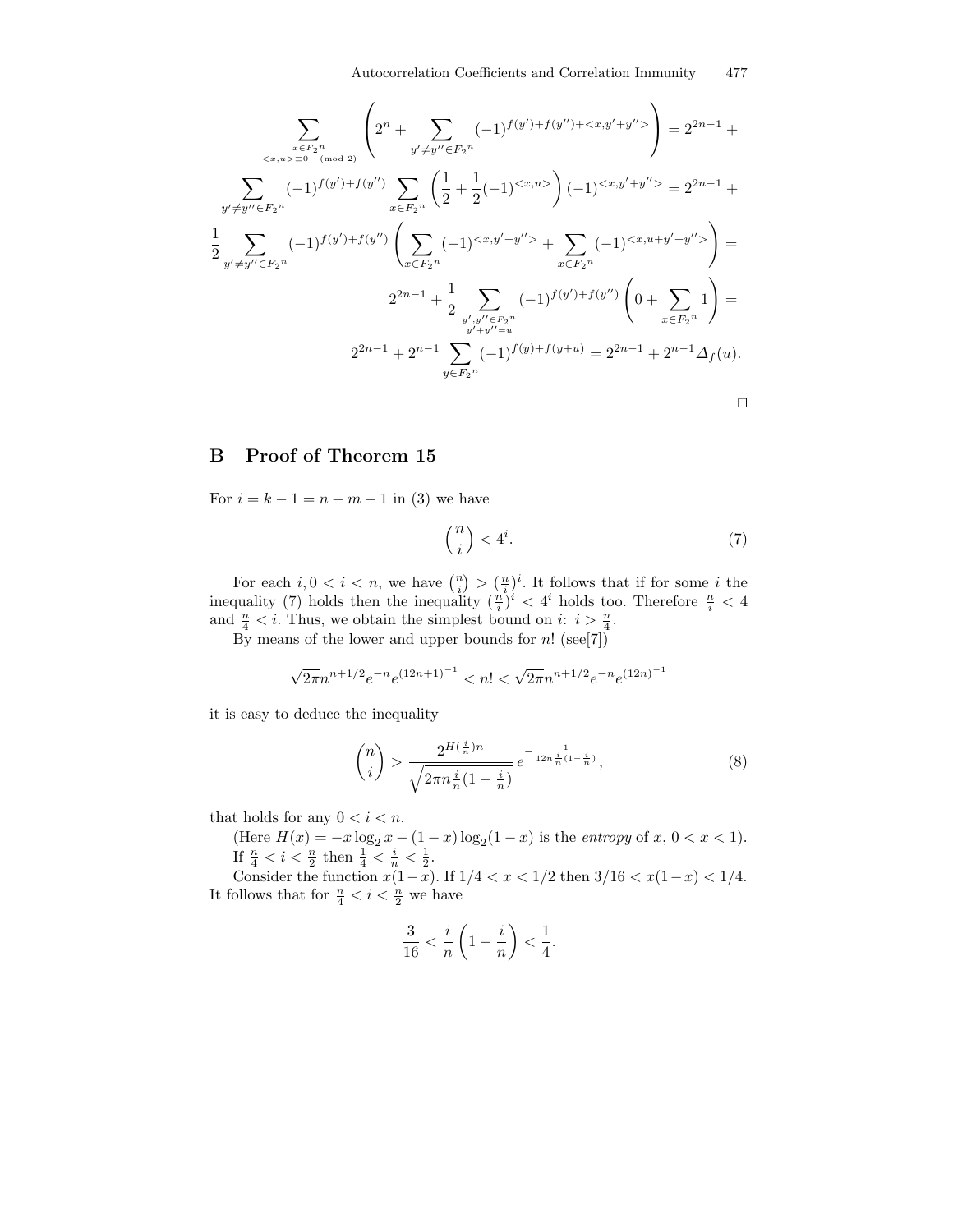Then

$$
\frac{1}{\frac{i}{n}(1-\frac{i}{n})} > 4 \quad \text{and} \quad \frac{1}{\sqrt{\frac{i}{n}(1-\frac{i}{n})}} > 2,
$$

i. e.

$$
\frac{1}{\sqrt{2\pi\frac{i}{n}(1-\frac{i}{n})}} > \frac{2}{\sqrt{2\pi}} = \sqrt{\frac{2}{\pi}}.
$$
\n
$$
(9)
$$

Next,

$$
\frac{1}{\frac{i}{n}(1-\frac{i}{n})} < \frac{16}{3}, \quad \text{it follows} \quad \frac{1}{12n\frac{i}{n}(1-\frac{i}{n})} < \frac{16}{12n\cdot 3} = \frac{4}{9n} \le \frac{4}{9},
$$

since  $n \geq 1$ .

Therefore,

$$
e^{-\frac{1}{12n\frac{i}{n}(1-\frac{i}{n})}} > e^{-\frac{4}{9}}.
$$
\n(10)

From (8) using (9) and (10) we have for any  $i, \frac{n}{4} < i < \frac{n}{2}$ , that

$$
\binom{n}{i} > \sqrt{\frac{2}{\pi}} e^{-\frac{4}{9} \frac{2^{H\left(\frac{i}{n}\right)n}}{\sqrt{n}}}. \tag{11}
$$

The inequalities (7) and (11) follow the inequality

$$
4^{i} > \frac{\sqrt{\frac{2}{\pi}}e^{-\frac{4}{9}}2^{H}(\frac{i}{n})n}{\sqrt{n}}.
$$
\n(12)

Taking the logarithm in (12) we have

$$
2i > H\left(\frac{i}{n}\right)n - \frac{1}{2}\log_2 n + \alpha
$$

where  $\alpha = \log_2\left(\sqrt{\frac{2}{\pi}}e^{-4/9}\right)$ . Dividing by n we have

$$
2\frac{i}{n} > H\left(\frac{i}{n}\right) - \frac{1}{2n}\log_2 n + \frac{\alpha}{n}.
$$

Denoting  $x = \frac{i}{n}$  we obtain the inequality

$$
2x < H(x) - \frac{1}{2n} \log_2 n + \frac{\alpha}{n},
$$

or

$$
H(x) - 2x < a(n) \tag{13}
$$

where  $a(n) = \frac{1}{2n} \log_2 n - \frac{\alpha}{n}$ .

Thus, the problem is reduced to the obtaining of lower bound for  $x$  satisfying (13) under the condition  $1/4 < x < 1/2$ .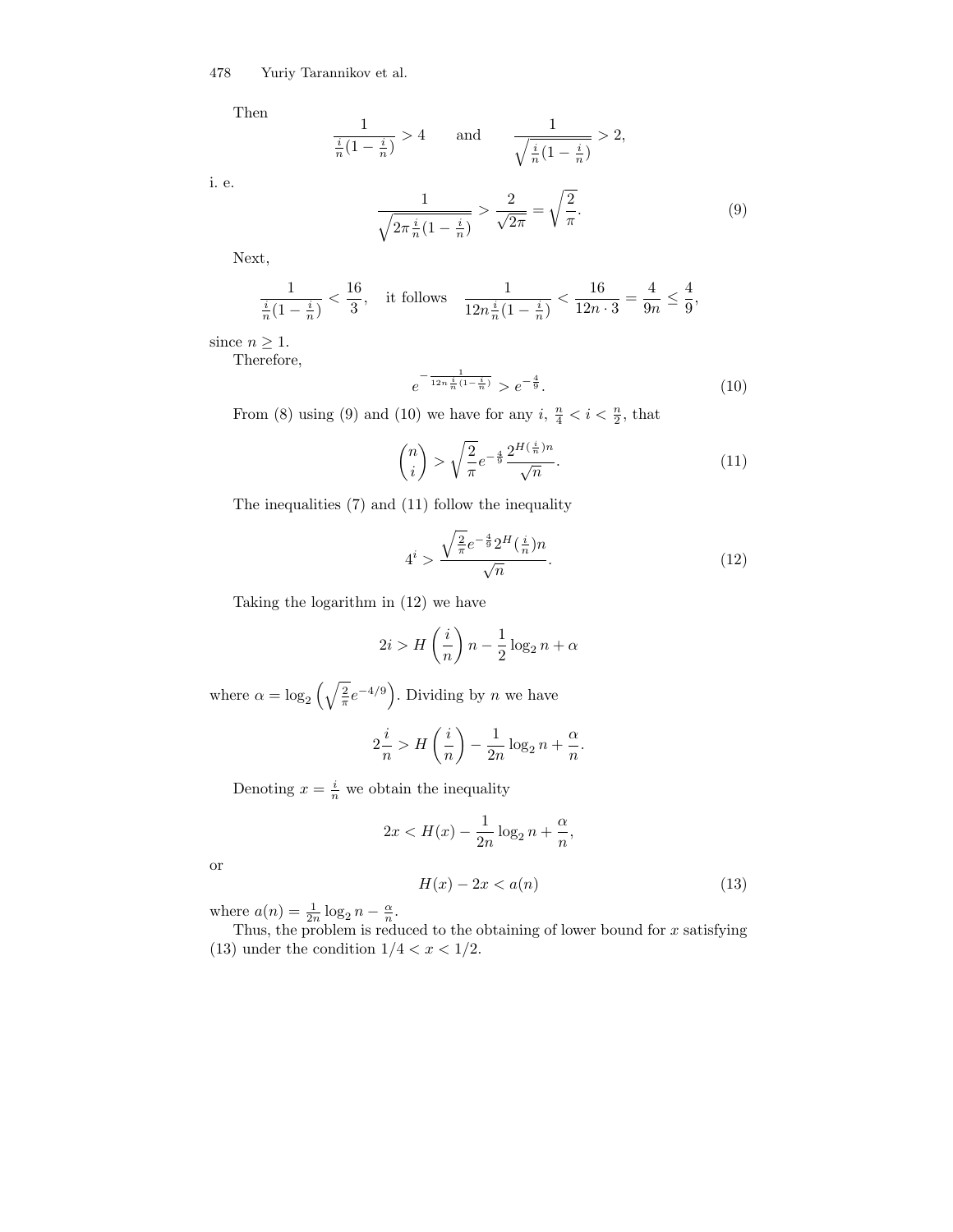Now put  $y = \frac{1}{2} - x$ . Then conditions on  $x : 1/4 < x < 1/2$  transform into conditions on  $y: 0 < y < 1/4$ . To find the lower bound for x satisfying (13) is the same as to find the upper bound for  $y$  satisfying

$$
H\left(\frac{1}{2} - y\right) - 2\left(\frac{1}{2} - y\right) < a(n),
$$
\n
$$
H\left(\frac{1}{2} - y\right) - 1 + 2y < a(n). \tag{14}
$$

By Taylor's formula

$$
H\left(\frac{1}{2} - y\right) = H\left(\frac{1}{2}\right) - H'\left(\frac{1}{2}\right)y + \frac{1}{2}H''(\xi)y^2\tag{15}
$$

where  $\xi$  is some number from the interval  $1/2-y < \xi < 1/2$ . Taking into account that  $y < 1/4$  we have  $1/4 < \xi < 1/2$ .

We differentiate and find that  $H'(x) = \log_2 \frac{1-x}{x}$ ,  $H''(x) = -\frac{1}{\ln 2} \frac{1}{x(1-x)}$ .

It follows  $H'(\frac{1}{2}) = 0$ , also for  $1/4 < \xi < 1/2$  the inequality  $H''(\frac{1}{4}) < H''(\xi) <$  $H''(\frac{1}{2})$  holds, in particular,  $H''(\xi) > -\frac{16}{3 \ln 2}$  (the function  $\frac{-1}{x(1-x)}$  increases for  $0 < x < 1/2$ ). Also we take into account that  $H(\frac{1}{2}) = 1$ .

From (15) we have for any  $y, 0 < y < 1/4$ ,

$$
H\left(\frac{1}{2} - y\right) > H\left(\frac{1}{2}\right) - H'\left(\frac{1}{2}\right)y + H''\left(\frac{1}{4}\right)y^2 = 1 - \frac{8}{3\ln 2}y^2.
$$

Taking into account the last inequality in (14) we have

$$
1 - \frac{8}{3\ln 2}y^2 - 1 + 2y < a(n),
$$
\n
$$
0 < \frac{8}{3\ln 2}y^2 - 2y + a(n). \tag{16}
$$

or

or

The inequality  $(16)$  is quadratic with respect to y and depends on the parameter  $n$ . The coefficient in quadratic term is positive, therefore  $y$  can be determined from the conditions  $y < y_1$  or  $y > y_2$  where  $y_1 < y_2$  are roots of characteristic equation. The second condition is irrelevant and does not correspond to the sense of this problem. A discriminant is equal to

$$
1 - \frac{8}{3\ln 2}a(n).
$$

Note that  $\sqrt{\frac{2}{\pi}}e^{-4/9} < 1$ , it follows  $\alpha < 0$ . Let  $\beta = -\alpha > 0$ . Then  $a(n) =$  $\frac{1}{2n} \log_2 n + \frac{\beta}{n}$  where  $\beta > 0$ .

Thus, it is sufficient to solve the inequality

$$
0 < \gamma y^2 - 2y + b(n) \tag{17}
$$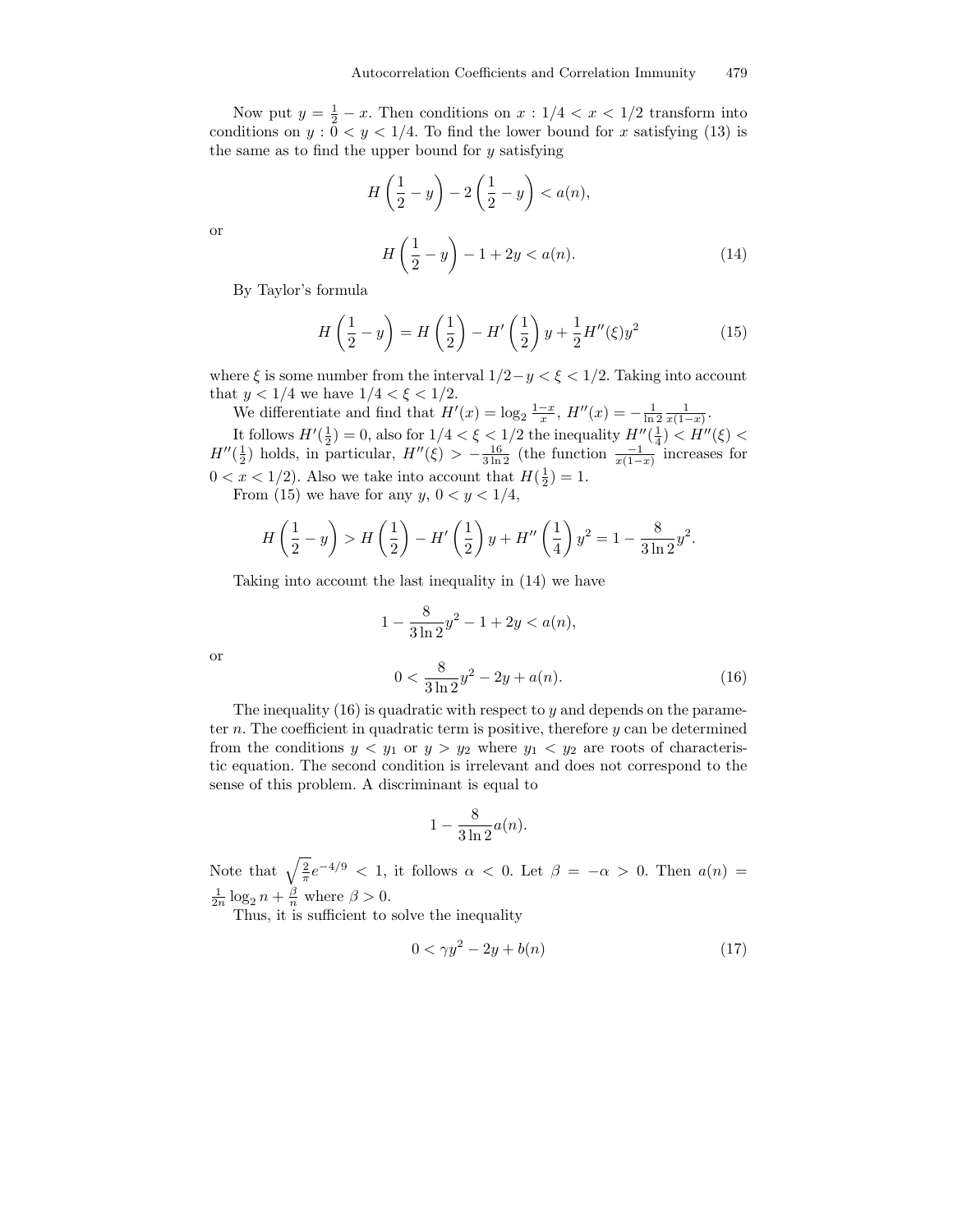1

where  $\gamma = \frac{8}{3 \ln 2}$ .

Positiveness of a discriminant means that  $1 - \gamma b(n) > 0$  or  $b(n) < 1/\gamma$ , i. e.

$$
\frac{1}{2n}\log_2 n + \frac{\beta}{n} < \frac{1}{\gamma}.\tag{18}
$$

The function  $\frac{\ln x}{x}$  has the maximum for  $x = e$ . Let  $n \ge 12$ , then  $\frac{1}{2n} \log_2 n \le \frac{1}{24} \log_2 12$ . Hence, it is sufficient to demonstrate that

$$
\frac{1}{24}\log_2 12 + \frac{\log_2(\sqrt{\frac{\pi}{2}}e^{4/9})}{12} < \frac{3\ln 2}{8}
$$

$$
\frac{1}{3}(2+\log_2 3) + \frac{2}{3}(\log_2\sqrt{\frac{\pi}{2}}e^{4/9}) < 3\ln 2.
$$

or

$$
\frac{1}{3}(2 + \log_2 3) + \frac{2}{3}(\log_2 \sqrt{\frac{n}{2}}e^{4/9}) < 3\ln 2. \tag{19}
$$
\nright part of (19) is greater than 2 since  $e^2 < 8 = e^{3\ln 2}$ . Consider the

The right part of  $(19)$  is greater than 2 since e . Consider the left part of (19). It is equal to

$$
\frac{2}{3} + \frac{\log_2 3}{3} + \frac{2}{3} \left( \log_2 \sqrt{\frac{\pi}{2}} e^{4/9} \right) < \frac{2}{3} + \frac{1}{3} \left( \log_2 \frac{3\pi e}{2} \right).
$$

The product  $\pi e < 10$ , therefore  $\frac{3\pi e}{2} < 16$ . Hence, the left part of (19) is less than 2. It follows that for  $n \geq 12$  a discriminant of the equation (17) is positive and required upper bound for  $y$  follows from the inequality

$$
y < y_1 = \frac{1 - \sqrt{1 - \frac{8}{3\ln 2}a(n)}}{\frac{8}{3\ln 2}} \le \frac{1 - 1 + \frac{8}{3\ln 2}a(n)}{\frac{8}{3\ln 2}} = a(n)
$$

where  $y_1$  is a root of the equation correspondent to the inequality (16). Pointing in a view that  $y = \frac{1}{2} - x = \frac{1}{2} - \frac{i}{n} = \frac{1}{2} - \frac{n-m-1}{n} = \frac{m+1}{n} - \frac{1}{2}$  we have:

$$
\frac{m+1}{n} - \frac{1}{2} < \frac{1}{2n} \log_2 n + \frac{1}{2n} \log_2 \left( \frac{\pi}{2} e^{8/9} \right).
$$

For  $n \geq 12$  it follows

$$
m < \frac{1}{2}n + \frac{1}{2}\log_2 n + \text{const}
$$

where  $\text{const} = \frac{1}{2} \log_2(\frac{\pi}{2}e^{8/9})$ ) − 1. turns turns turns turns turns turns turns turns turns turns turns turns turns turns turns turns turns turns turns turns turns turns turns turns turns turns turns turns turns turns turns turns turns turns turns tur

### C Proof of Theorem 16

For  $i = k - 2 = n - m - 2$  in (3) we have

$$
\binom{n}{i} \le (4^i - 1)(i + 1). \tag{20}
$$